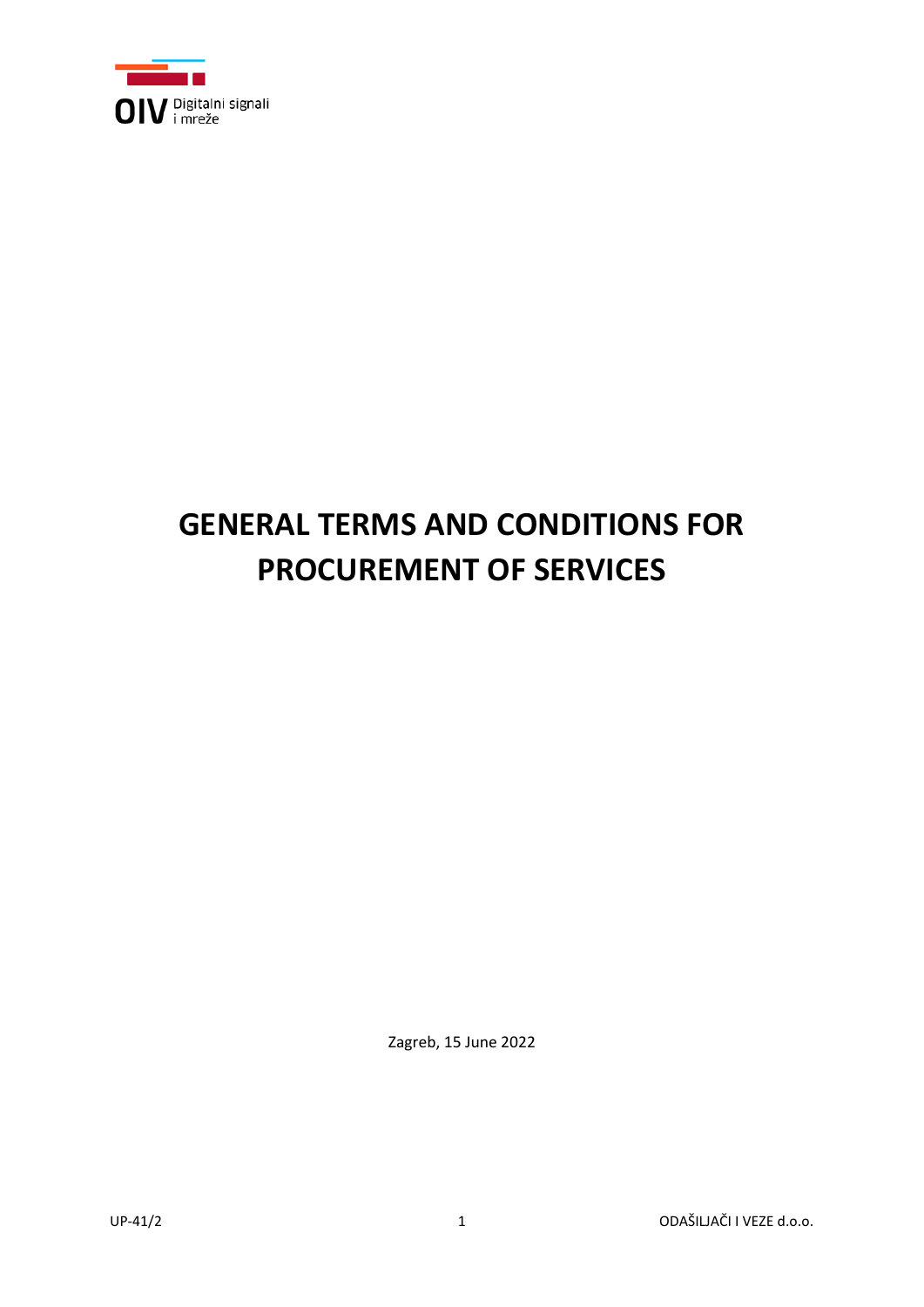# Content

| ı.    |                                                                                                                                                         |  |
|-------|---------------------------------------------------------------------------------------------------------------------------------------------------------|--|
| Н.    |                                                                                                                                                         |  |
| Ш.    |                                                                                                                                                         |  |
| IV.   |                                                                                                                                                         |  |
| V.    |                                                                                                                                                         |  |
| VI.   |                                                                                                                                                         |  |
| VII.  |                                                                                                                                                         |  |
| VIII. |                                                                                                                                                         |  |
| IX.   |                                                                                                                                                         |  |
| Х.    |                                                                                                                                                         |  |
| XI.   |                                                                                                                                                         |  |
| XII.  |                                                                                                                                                         |  |
| XIII. | OCCUPATIONAL HEALTH AND SAFETY MEASURES AND FIRE PROTECTION MEASURES  12                                                                                |  |
| XIV.  |                                                                                                                                                         |  |
| XV.   |                                                                                                                                                         |  |
| XVI.  |                                                                                                                                                         |  |
|       |                                                                                                                                                         |  |
|       |                                                                                                                                                         |  |
| XIX.  |                                                                                                                                                         |  |
| XX.   |                                                                                                                                                         |  |
| XXI.  | QUALITY OF PROVIDED SERVICES, GUARANTEE PERIOD AND SERVICING DURING GUARANTEE<br>PERIOD AND MAINTENANCE AND SUPPORT SERVICE DURING GUARANTEE PERIOD  17 |  |
| XXII. |                                                                                                                                                         |  |
|       |                                                                                                                                                         |  |
|       |                                                                                                                                                         |  |
|       |                                                                                                                                                         |  |
|       |                                                                                                                                                         |  |
|       |                                                                                                                                                         |  |
|       |                                                                                                                                                         |  |
|       |                                                                                                                                                         |  |
|       |                                                                                                                                                         |  |
|       |                                                                                                                                                         |  |
|       |                                                                                                                                                         |  |
|       |                                                                                                                                                         |  |
|       |                                                                                                                                                         |  |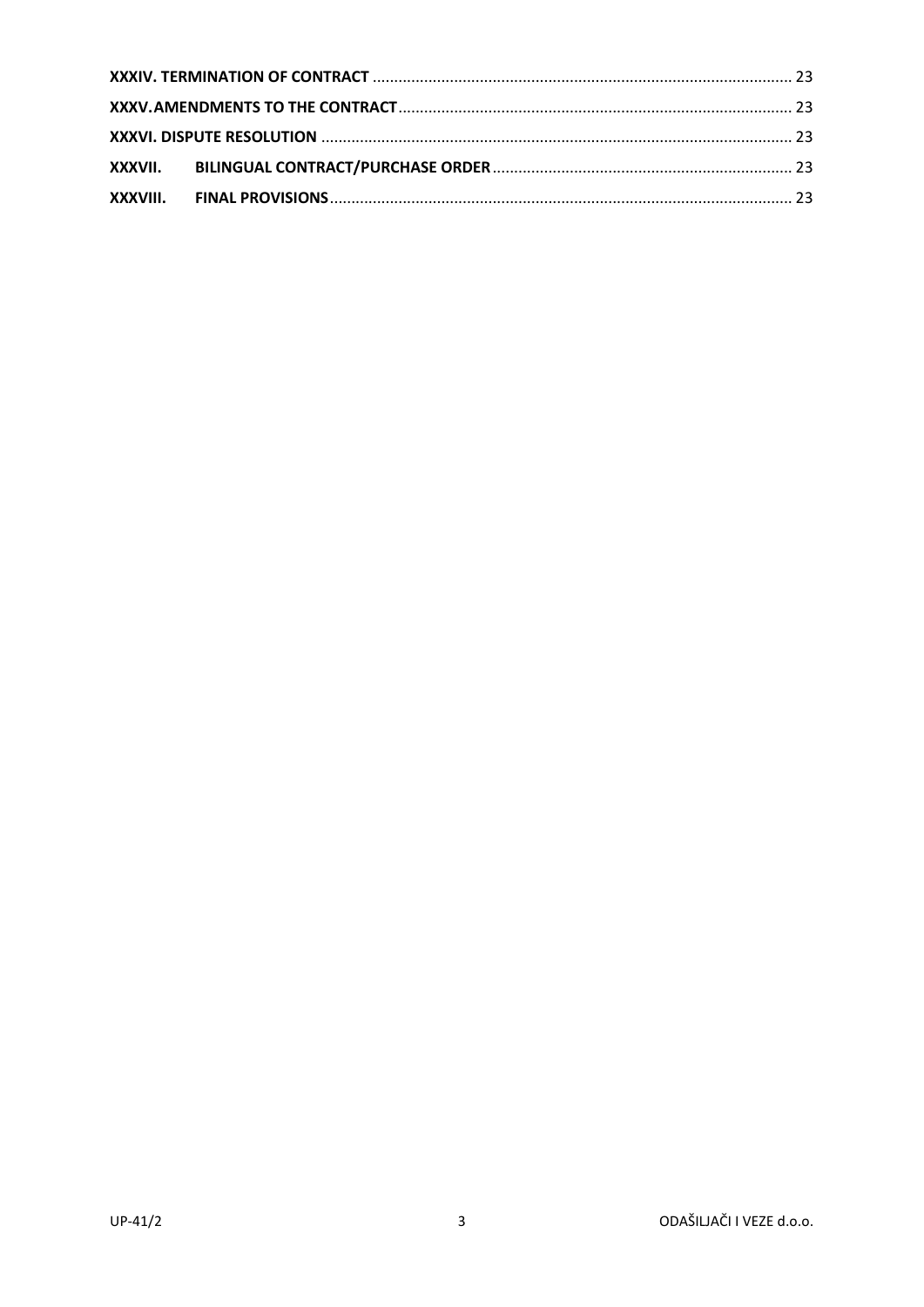These General Terms and Conditions for Procurement of Services (hereinafter referred to as: GTC) shall apply to every procurement of services and shall contain general terms and conditions under which the company Odašiljači i veze d.o.o. (hereinafter referred to as: OIV) procures services based on a contract/purchase order, unless otherwise agreed, in writing, by the Contracting Parties.

For the procurement of services by the Service Provider which provides service in accordance with special or exclusive right based on a special law or subordinate legislation, the provisions of these regulations shall apply.

For the procurement of services provided under a special law or subordinate legislation, the provisions of these laws and regulations and these terms and conditions which are not contrary to those regulations shall apply.

Any terms and conditions derogating from the terms and conditions herein, or from general terms and conditions of the counterparty, shall apply only if explicitly agreed upon, in written form, by OIV.

By accepting a purchase order or by signing a contract, these GTC shall become an integral part thereof.

If there is any discrepancy between provisions of the contract/purchase order and provisions herein, provisions set forth in the contract/purchase order shall prevail.

# <span id="page-3-0"></span>**I. REQUEST FOR PROPOSAL**

- 1.1. Depending on the the subject matter, type and complexity of the procurement procedure, when submitting a request for proposals and/or procurement documentation, OIV shall refer to general terms and conditions herein, and provide a Bidder, along with the request, with a blank contract, i.e., a blank framework agreement.
- 1.2. When submitting a request for proposal, OIV shall refer to general terms and conditions herein. Depending on the complexity and type of procurement subject matter, OIV may also, in its request for proposal, set out different terms and conditions.

#### <span id="page-3-1"></span>**II. PROCUREMENT DOCUMENTATION**

- 2.1. In its Procurement Documentation (hereinafter referred to as: PD), OIV shall specify terms and conditions for specific procurement in relation to: the form and content of the bid, bid validity period, bid price, method and terms of payment, type, instruments and conditions of guarantee, bid selection criteria, technical specifications (description of the procurement subject), location and time of a bid opening procedure, the possibility of Bidders' authorised representatives being present at bid opening procedure and evidence which Bidders are obliged to provide, along with their bid, to demonstrate they meet the capacity criteria.
- 2.2. Terms and conditions specified in the procurement documentation shall not be modified and are binding for all parties in the procurement procedure.
- 2.3. PD may contain a blank contract or framework agreement, in which case they shall constitute an integral part thereof.
- 2.4. Where OIV, in specific procurement procedures, envisages different rules than those specified in the general terms and conditions herein, OIV shall specify the differences in the procurement documentation.

#### <span id="page-3-2"></span>**III. BID**

3.1. A submission of a bid shall be construed as acceptance of these general terms and conditions. A bid is a declaration of intent, in written form, to provide services in line with OIV's terms and conditions and it shall contain all relevant elements of a contract.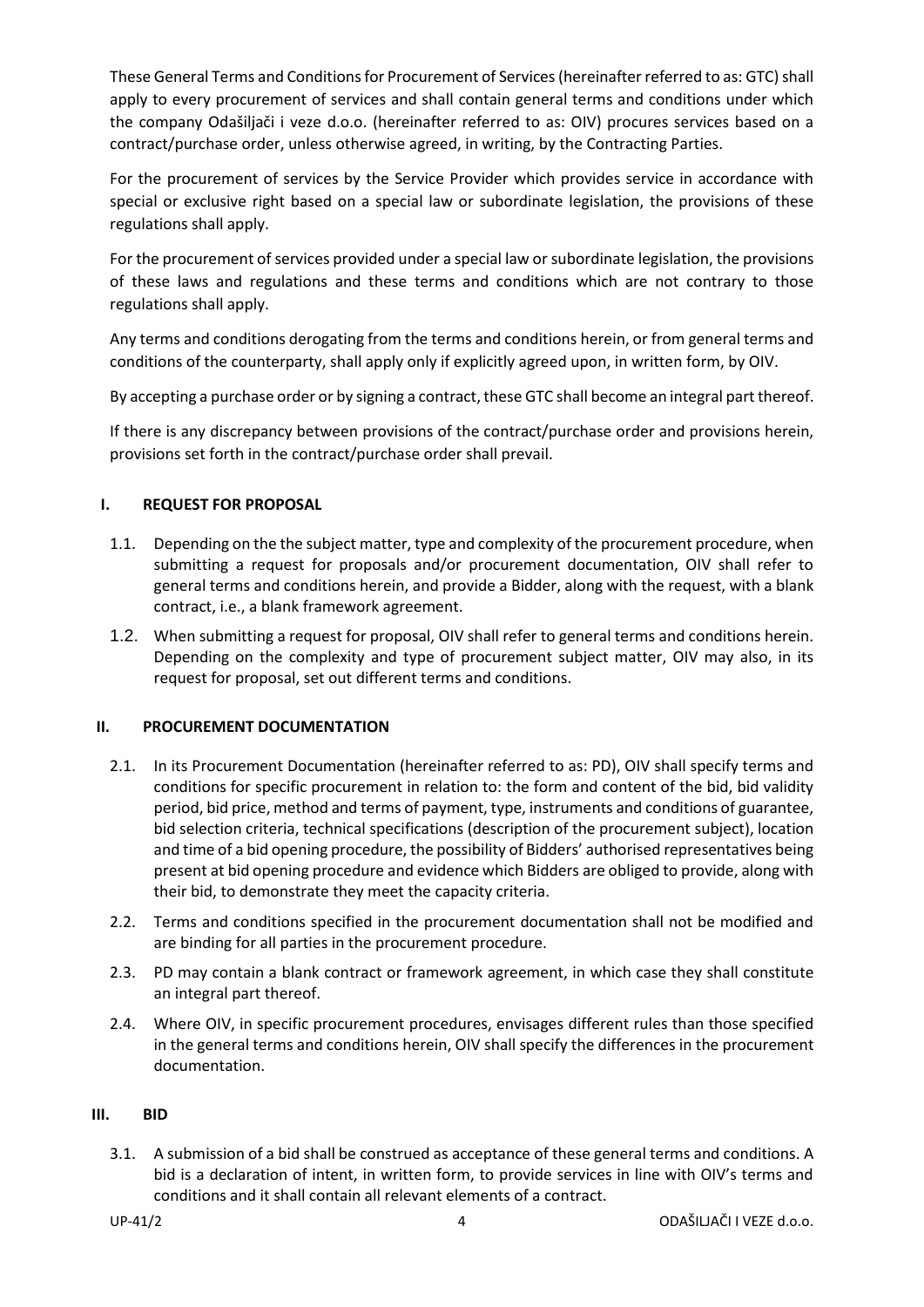- 3.2. All bids shall be prepared without any costs and fees charged.
- 3.3. Within the deadline for submission of bids, the Bidder may modify its bid or decide to withdraw it.
- 3.4. By submitting the bid to OIV, the Bidder guarantees that is authorised to provide services for which the bid is submitted, to possess sufficient material and human resources, machinery, etc. for the unfrustrated and uninterrupted performance of the offered services.
- 3.5. If the Bidder, during the bid preparation, had noticed omissions or ambiguities in the OIV's requirements, including the bill of quantities (item descriptions, missing items, incorrect units of measure, etc.), these omissions or ambiguities shall be clarified before the bid is submitted. If the Bidder establishes on the basis of the factual situation, proposed types and quantities of services or its work experience that a certain version in the type of services in terms of better quality would be more favourable, then such services shall be described and clarified in detail with OIV prior to submitting the bid.
- 3.6. The Bidder is obliged to examine the PD and related documentation and after conducting a visit to the place of the provision of service, if provided for by PD, to submit to OIV in writing all detected deficiencies or ambiguities or defects in the description of individual items of the bill of quantities or doubts related to the provision of services. The Bidder shall duly inform OIV in writing of any omissions or deficiencies detected at the place of the provision of service which would be established by conducting an on-site visit of the place of provision of service. Subsequent comments made by the Service Provider shall not be accepted.
- 3.7. With supervision services, expert supervision, engineering supervision from the field of construction (hereinafter referred to as: supervision services), the Bidder is obliged to thoroughly inspect the relevant construction site i.e. the building where it is necessary to perform the works which are the subject of supervision service, and it shall be deemed that the Provider of Supervision Services is fully aware of the scope and type of necessary works, that all descriptions of items on the bill of quantities are unambiguous, which shall be confirmed by signature and certified with the seal of the Bidder. When providing supervision services, the Provider of Supervision Services shall follow the course and dynamics of works which are the subject of supervision and shall coordinate all its demands and claims from OIV accordingly. In the event that the Bidder of supervision service fails to fulfil the obligations herein, the Bidder shall assume all incurred damage.
- 3.8. In the event of legal obligation of procuring auditing services of the main design, such a service can be ordered individually or in the course of preparations of the main design.
- 3.9. Acceptance of procurement documentation by the Bidder shall not constitute any obligation for OIV towards the Bidder. OIV shall select a bid as per its own criteria. The works shall be deemed contracted upon the conclusion of a relevant contract/purchase order which shall stipulate the terms, value and method of payment for the services provided, as well as all other relevant facts in this regard.
- 3.10. An integral part of the bid constitutes a completed and signed bill of quantities and a workplan of the provision of services if one is provided for in the PD or otherwise, by which the Bidder demonstrates the offered completion date for the provision of service. If the Bidder fails to provide a bill of quantities or any of the bid selection criteria or changes the text or quantities/measures in the bill of quantities, such a bid shall be deemed incomplete and invalid and shall not be taken into consideration.

# <span id="page-4-0"></span>**IV. BID SECURITY**

4.1. If so requested by OIV, the Bidder undertakes to submit a bid security, along with its bid, in the amount and form specified in the procurement documentation in the event that the Bidder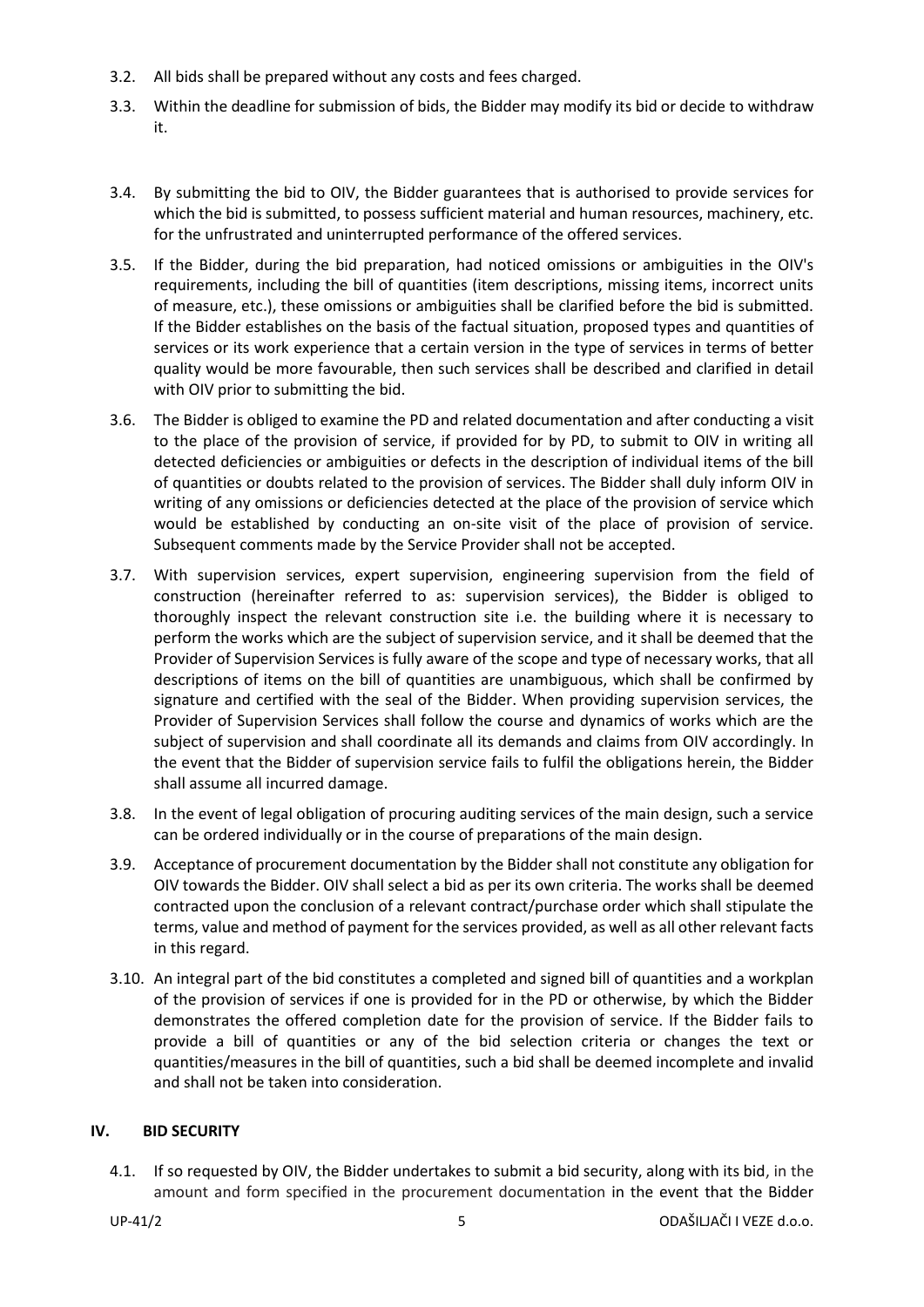withdraws its bid within bid validity period, fails to provide corrective documents, fails to accept a correction of a miscalculation, refuses to sign a contract or framework agreement, i.e., fails to sign a contract or framework agreement within a period of 3 (three) business days from the date of its receipt or failure to provide a mutually agreed workplan of the provision of services, if provided for by the procurement documentation or otherwise, within a period of 5 (five) business days from the day of concluding the contract or failure to submit performance guarantee or framework agreement when such a framework agreement stipulates that an agreement be concluded or performed.

- 4.2. All aforementioned events shall be listed exhaustively in the bid security.
- 4.3. The bid security shall be charged when one (any) of the aforementioned conditions is fulfilled with respect to the Bidder.
- 4.4. In lieu of the bid security, the Bidder may guarantee its bid with a cash deposit in the amount equal to the required bid security. In the event herein, the Bidder shall submit evidence of the cash deposit.
- 4.5. In the event of a joint venture (joint bid) by several business entities, the bid security shall be addressed jointly to all members of the joint venture, and not exclusively to one member, and it shall specify that it pertains to a joint venture or each member may submit a bid security severally for their part of the guarantee. In such case, the cumulative amount of the submitted bid securities shall equal the total amount of the bid security as required. In the event of a joint venture by several business entities, one member can make the cash deposits for all members jointly or each member can make a cash deposit severally for their share of the bid security. In such case, the cumulative amount of the cash deposits shall equal the total amount of the the bid security as required.
- 4.6. In the event when the bid security is not charged, 0IV shall return the bid security to bidders within a period of ten days from the date on which a contract or framework agreement has been signed, i.e., performance guarantee has been provided, a copy of which shall be deposited.
- 4.7. If the Bidder is required to extend the existing bid security for the reasons of bid security validity or is required to submit a new bid security, it shall be obliged to extend the bid security or provide a new bid security within a period of not less than 15 calendar days before the existing bid security expires. Otherwise, 0IV shall retain the right to charge the existing bid securities.
- 4.8. The type and amount of bid security, consequences in the event that 0IV is forced to use the bid security, the return of the bid security, the possibility for 0IV to use the bid security, obligation to provide a new bid security in case of bid security period extension, consequences for failing to provide a bid security and other relevant provisions concerning the bid security shall be regulated in the PD or otherwise, on condition they derogate from these GTC.
- 4.9. Failure to submit a bid security shall be construed irremediable defect and such a bid shall be rejected.

#### <span id="page-5-0"></span>**V. PURCHASE ORDER**

- 5.1. The purchase order shall contain the following information: number and date, contract number (if available), description and quantity, unit price and total price and completion date for the provision of service. Purchase order once issued shall, as a rule, be irrevocable and final. Purchase order may be withdrawn, replaced or cancelled only on reasonable grounds.
- 5.2. In the event of the counterparty's failure to meet deadlines, non-performance or defective performance of obligations, OIV can unilaterally cancel the purchase order, and shall be entitled to indemnities, covering the full amount of damage incurred. Indemnity shall include compensation for loss of profit.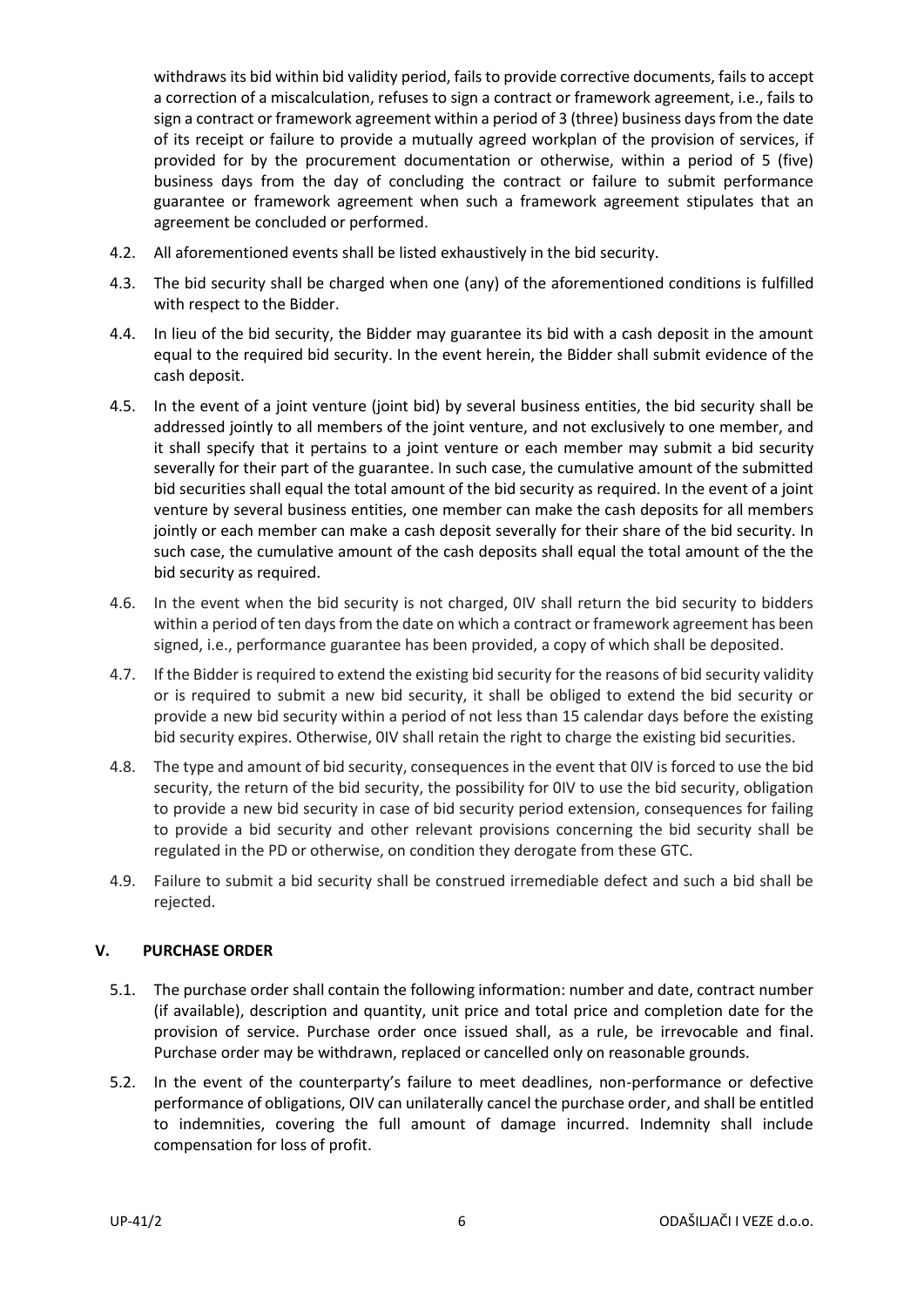# <span id="page-6-0"></span>**VI. CONTRACT**

- 6.1. OIV may conclude contracts in which the subjects of procurement are both goods/ equipment and partly services or works. In such cases, the contract for procurement of services shall be the contract with higher estimated procurement value of services.
- 6.2. In the event that the contract for the procurement of services also includes the procurement of works, the General Terms and Conditions for the procurement of works shall apply along with these GTC.
- 6.3. In the event that the contract for the procurement of services also includes the procurement of goods/equipment, the General Terms and Conditions for the procurement of works shall apply along with these GTC.
- 6.4. Where a procurement procedure is initiated with a view to concluding a procurement contract with successive provision services, estimated price shall be determined in line with the accepted bid, based on unit prices up to a determined maximum amount, which shall not be binding for OIV.
- 6.5. For contracts with successive procurement of services, the Service Provider shall perform the services from the subject of procurement successively, in line with OIV's needs and based on a purchase order. In such cases, OIV shall not be obliged to procure the entire quantity of procurement subject matter.
- <span id="page-6-1"></span>6.6. In the event that a blank contract constitutes a part of the PD, the Service Provider shall return the signed contract to OIV no later than 3 (three) business days from the date of receipt. Otherwise, it shall be construed that the Service Provider has withdrawn from the contract. In the event herein, OIV shall be entitled to charge bid security.
- <span id="page-6-2"></span>6.7. In procurement procedures, when a blank contract does not constitute an integral part of the PD, the Service Provider shall submit the response to the agreed upon draft contract to 0IV within the stipulated deadline, which shall not exceed 3 (three) business days from the date of receipt. Until the conclusion of the contract the Service Provider shall provide 0IV with all answers to inquires related to the conclusion of the contract and comments to OIV's draft contracts within the stipulated deadline and it shall deliver its comments within the stipulated deadline which shall not exceed 7 (seven) calendar days from the date of receipt. OIV shall provide the Service Provider with a response within 7 (seven) calendar days from the date of receipt. When the contract has been agreed in writing, the Service Provider shall return the signed contract to OIV within the stipulated deadline which shall not exceed 3 (three) business days from the receipt of the agreed draft contract. Otherwise, it shall be construed that the Service Provider has withdrawn from the contract. In the event herein, OIV shall be entitled to charge the bid security. OIV shall retain the right to disqualify such a Service Provider from subsequent procurement procedures for the period of up to two years.
- <span id="page-6-3"></span>6.8. When concluding an annex to a contract, irrespective of who had initiated the procedure, the Service Provider shall provide OIV with a response to the draft annex within the stipulated deadline which shall not exceed 3 (three) business days from the date of the receipt. Until the conclusion of the annex the Service Provider shall provide OIV with all answers to inquires related to the conclusion of the annex and comments to OIV's draft annex within the stipulated deadline and it shall deliver its comments within the stipulated deadline which shall not exceed 3 (three) calendar days from the date of receipt. Otherwise, it shall be construed that the Service Provider had accepted the draft annex and that it had been agreed, and as such 0IV shall deliver it to the Service Provider for signing. The Service Provider shall return the signed annex to 0IV within the stipulated deadline which shall not exceed 3 (three) business days from the date of receipt of the agreed draft annex. Otherwise, it shall be construed that the agreed annex had been concluded and that deadlines for the performance of the obligations subject to the agreed annex have commenced from the deadline for the signing of the annex.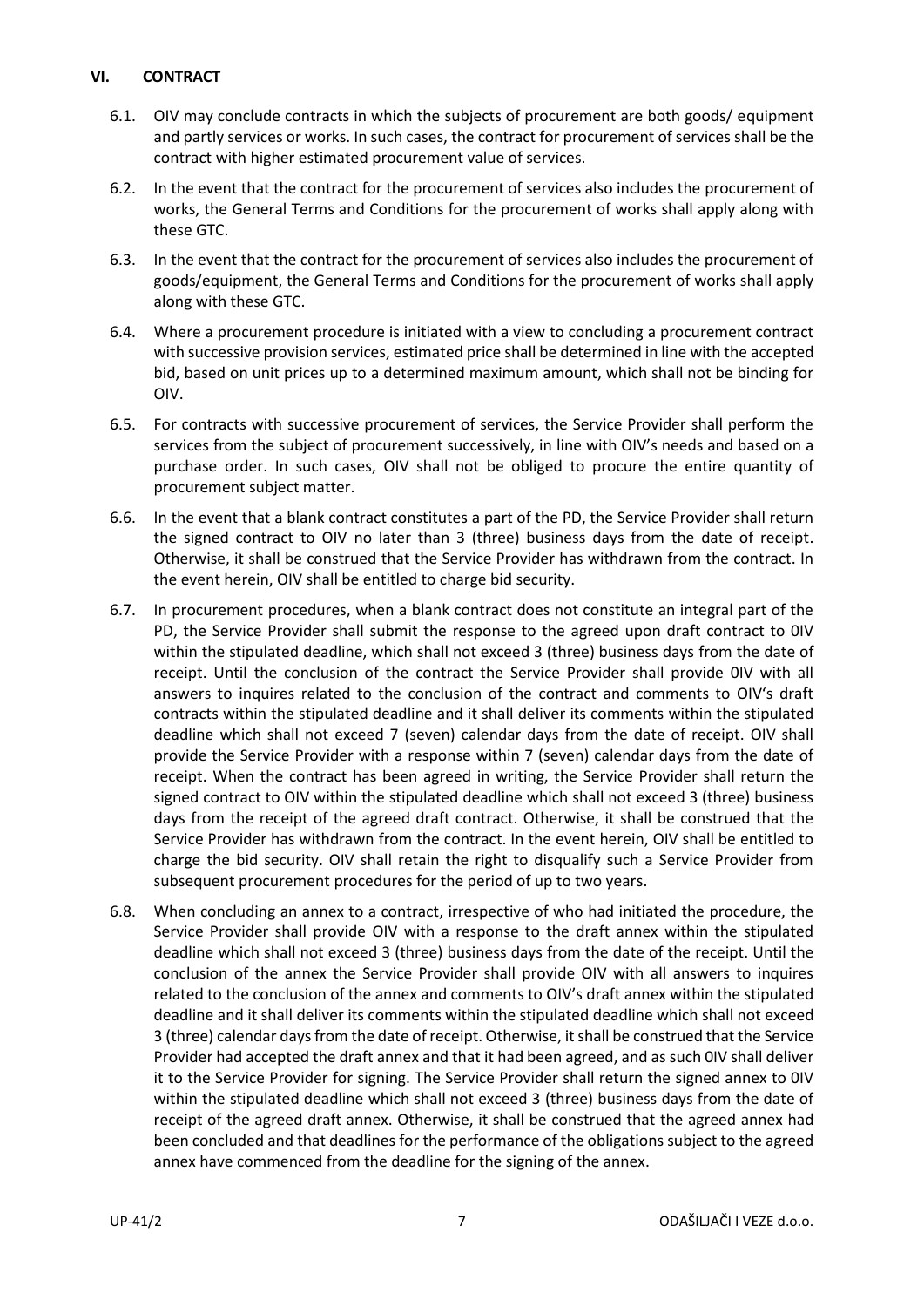- <span id="page-7-3"></span>6.9. In the event when certain provisions of the contract fail to be agreed, and when the blank contract does not constitute an integral part of the PD, or annex, and when such provisions pertain to volumes of goods, item descriptions, prices and dates of completion, OIV shall retain the right to engage a certified court expert of the relevant profession whose expertise shall be deemed final. This provision shall apply when the Service Provider and OIV fail to agree provisions of the contract, in situations when the blank agreement does not constitute an integral part of the PD or annex even after 14 (fourteen) calendar days from the beginning of efforts to reach an agreement. The costs pertaining to court expertise shall be borne by OIV and the Service Provider in equal share.
- <span id="page-7-4"></span>6.10. In the event of discrepancy between the contract and annexes thereto, the contract shall prevail. In the event of discrepancy between annexes to the contract, the relevant annexes drafted by OIV shall prevail. In the event of discrepancy between annexes drafted by OIV, OIV shall determine the relevant document.
- 6.11. In the event of a joint venture by several business entities, unless otherwise specified in the Contract, all partners shall be jointly and severally liable.

#### <span id="page-7-0"></span>**VII. FRAMEWORK AGREEMENT**

- 7.1. OIV may initiate a procurement procedure with the aim of concluding a framework agreement.
- 7.2. OIV may conclude a framework agreement with one or more Service Providers. The purpose of a framework agreement shall be to specify terms and conditions under which single contracts/purchase orders are to be concluded over a specific period.
- 7.3. Framework agreement shall not oblige OIV to conclude a procurement contract based on such underlying framework agreement.
- 7.4. Negotiation completion dates, conclusion and return of signed framework agreements to OIV are subject to provision of Articles [6.6.](#page-6-1) and [6.7.](#page-6-2) of these GTC.
- 7.5. The conclusion of annex to the framework agreement, failure to agree certain provisions of the framework agreement when it does not constitute an integral part of the PD and discrepancy between the framework agreement and annexes thereof shall be subject to provisions of Articles [6.8.](#page-6-3), [6.9.](#page-7-3) an[d 6.10.](#page-7-4) of these GTC.

# <span id="page-7-1"></span>**VIII. CONTRACTS WITH SERVICE PROVIDERS OF DIFFERENT PRIORITIES**

- 8.1. OIV may initiate the procurement process with the aim of concluding more procurement contracts with the same procurement subject matter with two or more Service Providers from which the Bidder with the most advantageous tender constitutes the Service Provider with priority A.
- 8.2. The purpose of contracts with Service Providers of different priorities is to ensure OIV's business continuity and reduce adverse impacts arising from dependence on a sole provider.
- 8.3. Procurement documentation shall also specify conditions and modalities of prioritising as well as other elements of contracting with Service Providers of different priorities.

#### <span id="page-7-2"></span>**IX. PRICE**

- 9.1. Price for services shall represent the value to be paid by OIV to the Service Provider and shall be specified in the contract/purchase order. It shall consist of unit price and total price. Value added tax (VAT) shall be calculated in line with applicable laws and subordinate legislation.
- 9.2. All service costs shall be included in the price in all types of contracts and framework agreements, unless calculation and payment of the cost of services is otherwise provided for by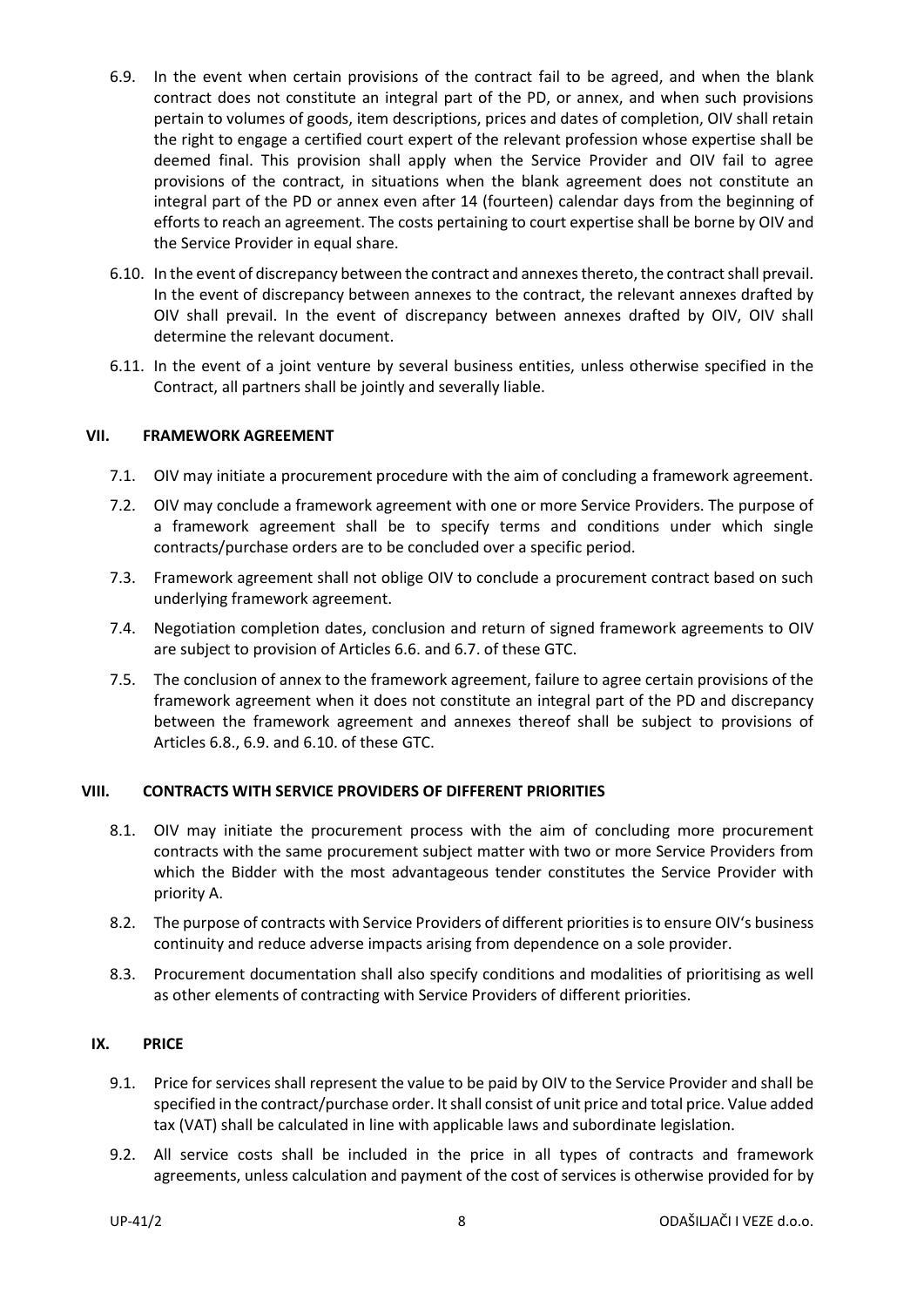special laws, subordinate legislation or tariffs of costs pursuant to laws or subordinate legislation.

- 9.3. For contracts with successive procurement of services, total price shall be set in accordance with the contract, and it shall be calculated based on single most advantageous prices from the bill of quantities or unit prices from the bill of quantities in case when a bill of quantities is provided for with the purpose of providing a specific service, up to a maximum amount under the contract/purchase order, and shall not be binding for OIV.
- 9.4. In the case of a framework agreement, total estimated non-binding value shall be the value for the duration of the framework agreement.
- 9.5. The price shall include all costs and rebates taking into consideration the type of service provided (procurement of materials, transfer to the place of the provision of service, unloading and carrying of equipment and tools to the place of the provision of service, accommodation costs, per diems, working hours at the place of the provision of service, consumables, etc.), waste disposal and similar costs, as well as costs of implementation of occupational health and safety at work measures in accordance with the applicable Labour Act and Occupational Health and Safety Act. The price shall include other levies which the Service Provider is required to pay for any reason, with no hidden costs for OIV, for the entire duration of the contract.
- 9.6. The price shall include the cost of security of the surrounding areas outside the area of the provision of service and protection of OIV's assets and assets of OIV's users and lessees.
- 9.7. Procurement, supply and installation of materials for the provision of services of individual items shall be considered included in the unit price of the item even when it is not explicitly stated in the description of the item. Unit prices, even when not stated in a specific paragraph, shall include all the costs (services and material) required to ensure appropriate accommodation for the Service Provider and landfills.
- 9.8. When providing services which require office premises, the price shall include appropriate office premises for the purpose of the provision of services.
- 9.9. The prices stated in the contract are permanent and fixed, and all possible increases of the price of service or materials during the provision of service are contained therein. Such increases shall not impact the price, unless otherwise defined by the contract/purchase order or otherwise. Prices shall remain unchanged even in the event of changed circumstances.
- 9.10. For supervision services, if the price is determined in a total amount, the price determined in such a way shall not change due to surplus of works and shortage of works.
- 9.11. For supervision services, if the price is not determined in a total amount, the unit price shall apply also to surplus of works if they do not exceed 10% of the contracted volume of works of a specific item of the bill of quantities. If the executed amount of works exceed 10% of the contracted volume of works, OIV shall reserve the right to adjust prices in accordance with the real market price confirmed by an authorised supervisor, with a detailed price analysis, previously prepared by the Service Provider, which shall clearly present items of the cost of materials as well as installation costs.
- 9.12. The price for services can be determined in a fixed total amount according to turnkey project principle.
- 9.13. With support services of the second level, the price shall include all the costs of the Service Provider that provides its professional staff with diagnostics and troubleshooting as well as the implementation of periodic software upgrades on the equipment that is the subject matter of the service.
- 9.14. With support services of the third level, the price shall include all the costs of the equipment manufacturer and the Service Provider. Support service of the third level can be an annual or multiannual service of the manufacturer as the Service Provider which, in the stated period, guarantees repair or replacement of equipment/devices free of charge, and also, in the stated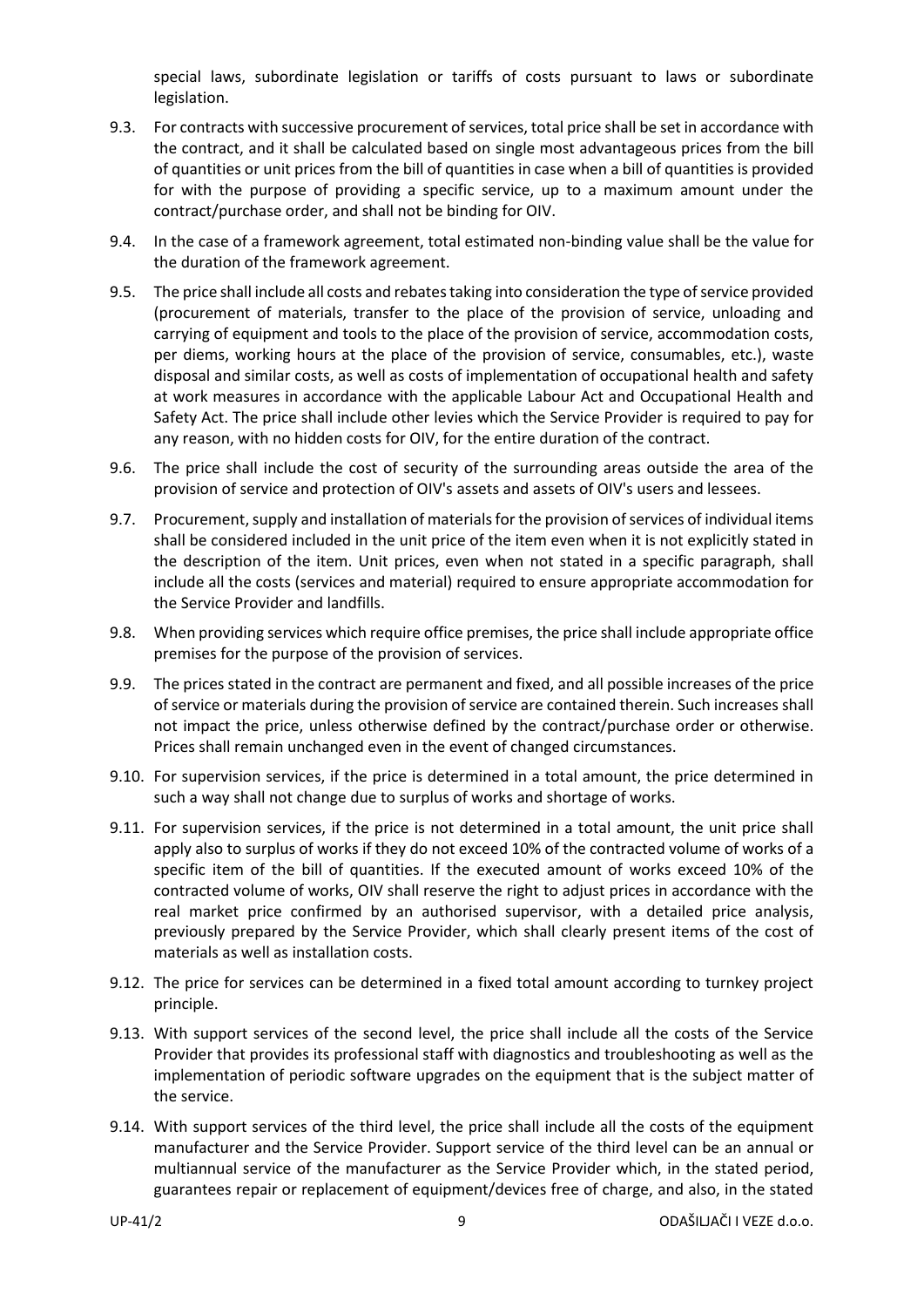period, ensures the right to upgrade the software used on the equipment to the latest version. Furthermore, the Service Provider shall be required to provide a guarantee of the equipment manufacturers in order to eliminate any possible malfunctions of the equipment caused by the software, and in this case the service price of the third level shall include all the costs of the Service Provider.

9.15. The turnkey provision does not exclude modification to the contracted price due to payments made for subsequent works.

# <span id="page-9-0"></span>**X. CALCULATION OF PAYMENT, INVOICING AND PAYMENT TERMS**

- 10.1. Calculation of payment of services as a rule shall be made based on fixed and unchanging contracted unit prices and measurements of undisputedly ordered and actual provided volume of services in accordance with the contract and applicable standards for a certain type of service, on the basis of an approved record of executed services or other appropriate written document on the execution of services (hereinafter referred to as: the record of executed services). OIV shall make the payment within a period of 60 (sixty) days from the date of issuance of a valid invoice, based on actual provided volume of services.
- 10.2. For the actual performed volume of services, no additional cost or increases in amounts of services shall be recognized. Derogation from the provisions hereof shall be made possible exclusively in the event when the individual item in the bill of quantities explicitly states otherwise. Unit prices for individual items shall remain unchanged even if there is a reduction in the actual performed volume of services.
- 10.3. If the fee for provided services is charged monthly, the Service Provider shall invoice it on the last business day of the month for the current month, provided that the records of provided services are signed by OIV. In this case, OIV shall pay the fee for provided services monthly after the services have been provided, within a period of 60 days from the date of issuance of a valid invoice, based on the actual performed volume of services.
- 10.4. If the service fee is charged as a monthly lump sum, the contract/purchase order shall specify in detail the manner, volume and scope of the service covered by that amount, as well as the conditions under which the service exceeding the established frameworks included in the monthly lump sum shall be charged. Unit prices of services specified by a monthly lump-sum shall remain fixed and unchanged in the amount for the entire duration of the contract.
- 10.5. The fee for support services of the second level provided by the seller of the equipment shall be calculated in the monthly amount.
- 10.6. The fee for support services of the third level ensured by the equipment manufacturer shall be calculated simultaneously with the calculation of goods/equipment which are the subject matter of the procurement at fixed and unchanging unit prices from the bill of quantities. The fee for the extension of support services of the third level shall be calculated as a one-off payment at the beginning of the provision of service.
- 10.7. The fee for services of preventive and corrective maintenance of software shall be calculated as a monthly lump sum, whereas the fee for services of adaptive and systemic maintenance shall be calculated in accordance with the approved and actual realized upgrades based on the contracted bill of quantities.
- 10.8. The fee for emergency preparedness service shall be calculated in a monthly lump sum, and the fee for intervention service shall be calculated in accordance with actual intervention performed with the purpose of removing disturbances/interruptions and the material used, pursuant to the record of the executed service, and based on unit prices.
- 10.9. The fee for services of work supervision lasting up to 30 days shall be calculated by means of final certificate. The Provider of Supervision Services shall be authorized to issue to OIV the final certificate upon completion of works which were the subject of the supervision. OIV shall pay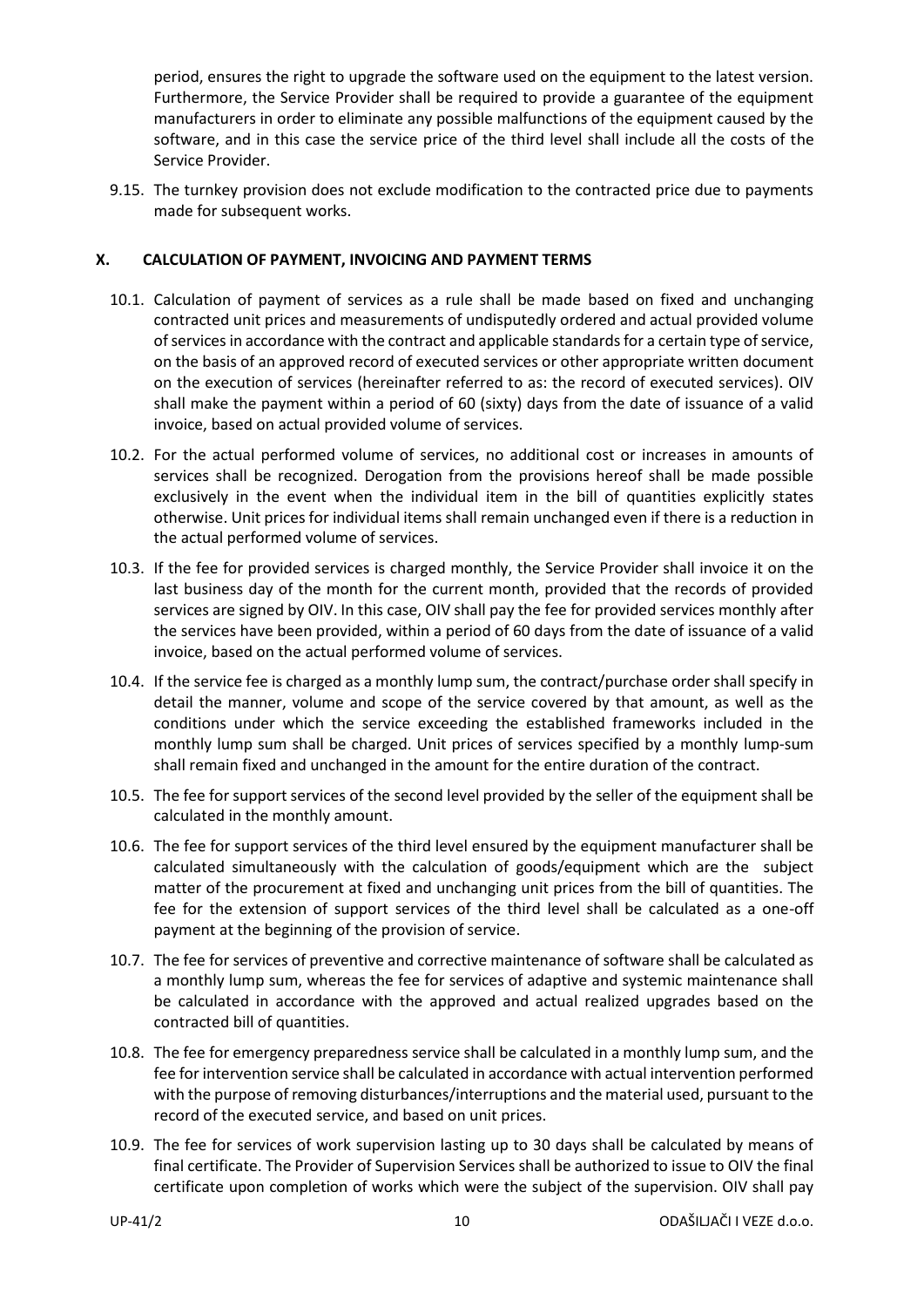for provided supervision services within sixty (60) calendar days upon mutual signing of approved records of executed services and successful technical inspection of works which are the subject of the supervision, if one is provided for, based on the issued valid final payment certificate. Final certificate can be issued, at the earliest, after successful handover and successful technical inspection of works which are the subject of supervision if one is provided for.

- 10.10.If the contract provides for the provision of supervision service of works lasting for over 30 days, the Provider of Supervision Services shall, as a rule, charge for the provided supervision service of works monthly, by means of interim certificates and final certificate. The Provider of Supervision Services shall authorise interim certificates and final certificate of the Contractor based on previously reviewed and with the Contractor agreed upon and verified measurement book based on the actual performed volume of work and the materials installed. The Provider of Supervision Services shall verify the interim certificate within seven calendar days from their receipt by the Contractor. The Provider of Supervision Services shall, in written form, report to OIV on the undertaken activities. The Provider of Supervision Services shall submit the monthly interim certificate to OIV no later than the 25th of the month for which the certificate is submitted and OIV shall verify the certificate within a period not exceeding 10 (ten) calendar days from the date of the submission of the certificate. OIV shall pay for provided services of supervision within sixty (60) calendar days upon verification of the undisputed part of interim certificates, on the basis of a valid issued invoice. In the event that OIV should dispute the interim certificate with regards to quality, volume and type of performed supervision services, it shall be obliged to pay the undisputed part within the stipulated period, and discuss the disputed part with the Service Provider no later than the issuing of the subsequent certificate.
- 10.11.When providing services of supervision of works in phases, with final certificate for provided supervision services of each individual phase at least 10% (ten percent) of the value of the provided services of the phase shall remain.
- 10.12.If the price for services is determined in a fixed total amount as a turnkey project, the payment shall be calculated based on the purchase order/contract or otherwise.
- 10.13.The Service Provider shall attach previously approved receipts and certificates of its subcontractors to the invoice.
- 10.14.The Service Provider shall attach to the invoice a specification of all hours spent on providing services for OIV which shall contain at least the following data: a brief description of the service, hourly rate (if applicable with respect to the type of service) and the date of the provision of the service, related costs if contracted, if these data are not visible from the records of executed services.
- 10.15.If the invoice is not valid, no obligation of payment shall be construed and OIV shall return the original invoice to the Service Provider for correction, and the Service Provider shall be required to correct the invoice and re-submitted it within three days.
- 10.16.Default interest for late payment shall amount to 6 % on an annual basis, unless otherwise provided for in the contract/purchase order.
- 10.17.When issuing invoices, consignment notes, interim certificates and final certificates and other documents, the Service Provider shall make reference to the reference number, identification number of the contract/purchase order.
- 10.18.An invoice shall contain all elements as stipulated by law.
- 10.19.Relevant elements such as price, invoicing, delivery of invoice, payment due date and other necessary elements shall be regulated in contract/purchase order or otherwise.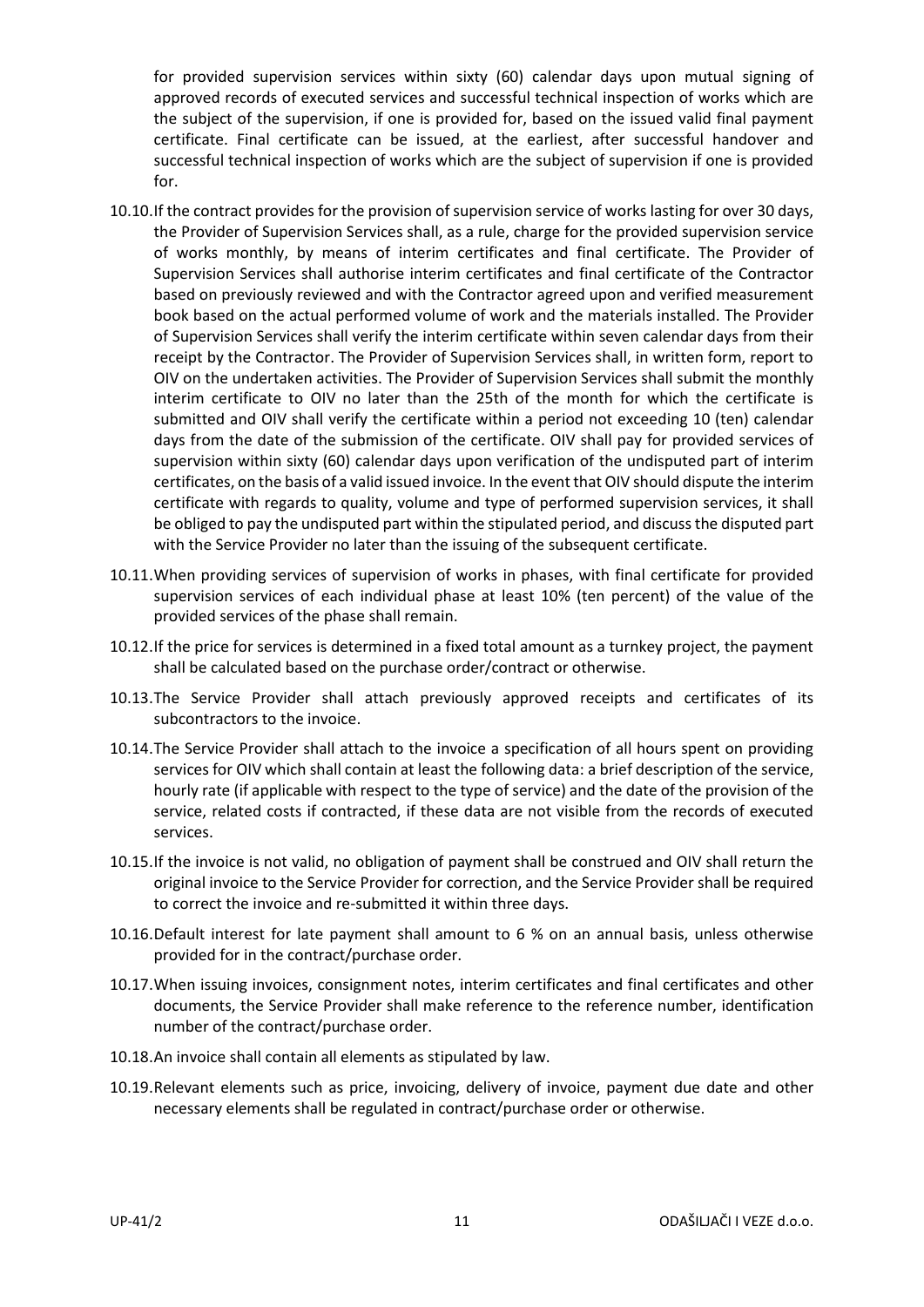# <span id="page-11-0"></span>**XI. PLACE OF PROVISION OF SERVICE**

- 11.1. The place of provision of service shall be regulated in the contract/purchase order or in another appropriate manner, and if contracted that the Service Provider shall provide services in the geographical area of the Republic of Croatia, the geographic area of the provision of service is the area where the Service Provider shall accept all orders by the Purchaser for thusly contracted services.
- 11.2. If the place of the provision of service is an OIV facility, OIV shall, prior to the commencement of the provision of service, issue the Service Provider with a permit to access the facility.
- 11.3. With OIV's prior written consent, and prior to the commencement of the provision of service, the Service Provider shall determine the boundaries of the place of the provision of service.
- 11.4. Unless otherwise specified in the contract/purchase order or otherwise, the Service Provider shall agree to, at its own expense, provide water, necessary connection to the electricity network and water installation and accompanying hygienic and technical infrastructure for the entire period of the provision of service, with no additional charges, so that services could be performed in a safe and unfrustrated manner. In the event that OIV provides water, electricity and accompanying hygienic and technical infrastructure, OIV shall reserve the right to charge the actual cost of their usage.

# <span id="page-11-1"></span>**XII. MAINTENANCE OF THE PLACE OF PROVISION OF SERVICE**

- 12.1. Services shall be conducted in a manner that noise emission, dust and the like are reduced as much as possible. For the entire duration of the provision of service, the Service Provider undertakes to remove waste daily in an adequate and specially organized container and regularly remove and dispose of waste at no additional charge.
- 12.2. For the entire duration of the provision of service, the Service Provider undertakes to keep the place of the provision of service clean and tidy.
- 12.3. The Service Provider undertakes to perform delivery and removal of all necessary materials, workers, tools, special equipment and machinery required for the provision of services without any additional charge, unless it is explicitly stated as an item in the bill of quantities. No vertical and horizontal transport necessary for the provision of services shall be charged additionally. The Service Provider shall compensate a possible lack of premises required for material disposal by disposing material at an appropriate location, and the Service Provider shall bear all the expenses incurred thereof.
- 12.4. Upon the completion of the provision of service or in the event of the termination of the contract, the Service Provider shall be obliged to establish the place of the provision of services by removing the waste resulting from the provision of service in accordance with laws and subordinate legislation governing environment protection.

# <span id="page-11-2"></span>**XIII. OCCUPATIONAL HEALTH AND SAFETY MEASURES AND FIRE PROTECTION MEASURES**

- 13.1. For the entire duration of the provision of services, the Service Provider shall be obligated to duly comply with the provisions of laws and subordinate legislation governing the area of occupational health and safety, as well as with all internal regulations of OIV. The Service Provider shall notify persons who are not included in the provision of service and passers-by about all the dangers with appropriate signage.
- 13.2. If laid down by the contract/purchase order or by other appropriate means for the type of service which is provided, the construction site shall be registered with authorised occupational health and safety department in accordance with applicable regulations.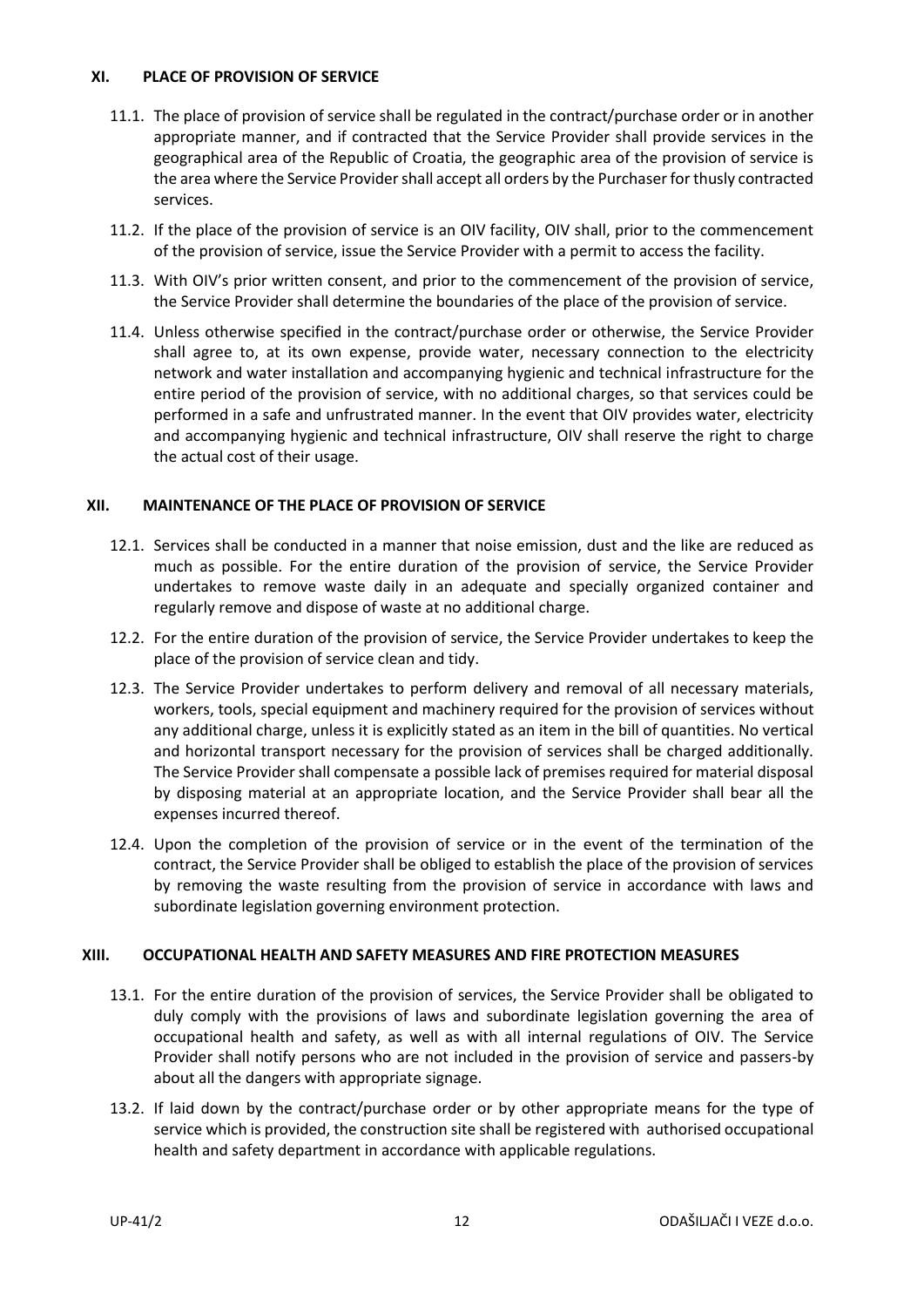- 13.3. OIV undertakes to ensure the availability of the facility, unrestricted access to the place of the provision of service as well as minimum space around it so that services could be provided in a safe manner, unless otherwise provided by the contract/purchase order or otherwise.
- 13.4. The Service Provider shall be responsible for keeping records pertaining to occupational health and safety.
- 13.5. Specific hazards associated with the risk of fire can occur in places of storage of flammable materials and liquids and electrical installations during the provision of services. When providing services with open fire, the Service Provider shall remove all combustible materials from the place of the provision of services and shall close all bottom openings when services are provided in a multi-level building.
- 13.6. The Service Provider shall be obligated to properly store combustible gases and liquids in accordance with OIV's Rulebook on fire protection. In case when there is a small amount of the above mentioned material, then it can be stored in the open space, whereby the distance of the temporary storage is at least 15 m from the possible ignition sources (e.g. wooden barracks, combustible material landfills, public roads, high voltage and the like).
- 13.7. If there is a possibility of fire arising from the provision of services, the Service Provider shall provide water for fire extinguishing, if there is no hydrant network nearby.
- 13.8. If there is a possibility of fire which should not or cannot be extinguished by water, the Service Provider shall provide special extinguishing agents and train workers to handle them.
- 13.9. The Service Provider shall request the assistance of firefighters if it estimates that its team cannot extinguish the fire, and shall prohibit access to the fire to unauthorised people and shall shut down the power supply.

# <span id="page-12-0"></span>**XIV. COMPLETION DATE AND TIMELINES FOR PROVISION OF SERVICES**

- 14.1. The Service Provider shall commence providing the contracted services immediately upon signing the contract, in accordance with OIV 's purchase order (signing of the Contract).
- 14.2. The dynamics of the provision of services should be implemented in such a manner that they take place continuously, without unnecessary interruptions and with good coordination of all services in the area in which services are provided, especially taking into account that, when providing services that depend on weather conditions, they are provided in the best possible manner to take advantage of the period of relatively stable weather conditions. No additional fee shall be charged for extensions of working hours within a business day and for work on Sundays and holidays, for work in special conditions, work at height, etc.
- 14.3. With intervention maintenance, the Provider of emergency preparedness service and intervention service shall respond and come to the location and rectify the distrubance/insterruption without delay, but not later than as foreseen in the contract/purchase order. The Service Provider's warehouse address shall be deemed the starting point of the intervention, unless otherwise defined by the contract/puchase order or otherwise. In the event of unforeseen services not defined by the bill of quantities, the Service Provider shall, promptly after its detection, provide an estimate of total costs of unforeseen services and materials, which shall be approved by OIV before their provision. OIV reserves the right to engage another service provider if it does not accept the bid for contingency services and materials. The Service Provider shall provide a telephone and fax number as well as an e-mail address for the purpose of reporting disturbances/interruptions by an authorised person from OIV, continuously 24/7, including religious and secular holidays. Immediately upon the receipt of a written request for an intervention, the Service Provider shall send OIV a written confirmation of the receipt of the intervention request. Upon the receipt of the request by OIV i.e. the receipt of an intervention request, the Service Provider shall go to the location, specified by OIV in the report, where the disturbance/interruption had occurred. The relevant location shall be entered in the intervention request. The Service Provider shall comply with all the completion dates of service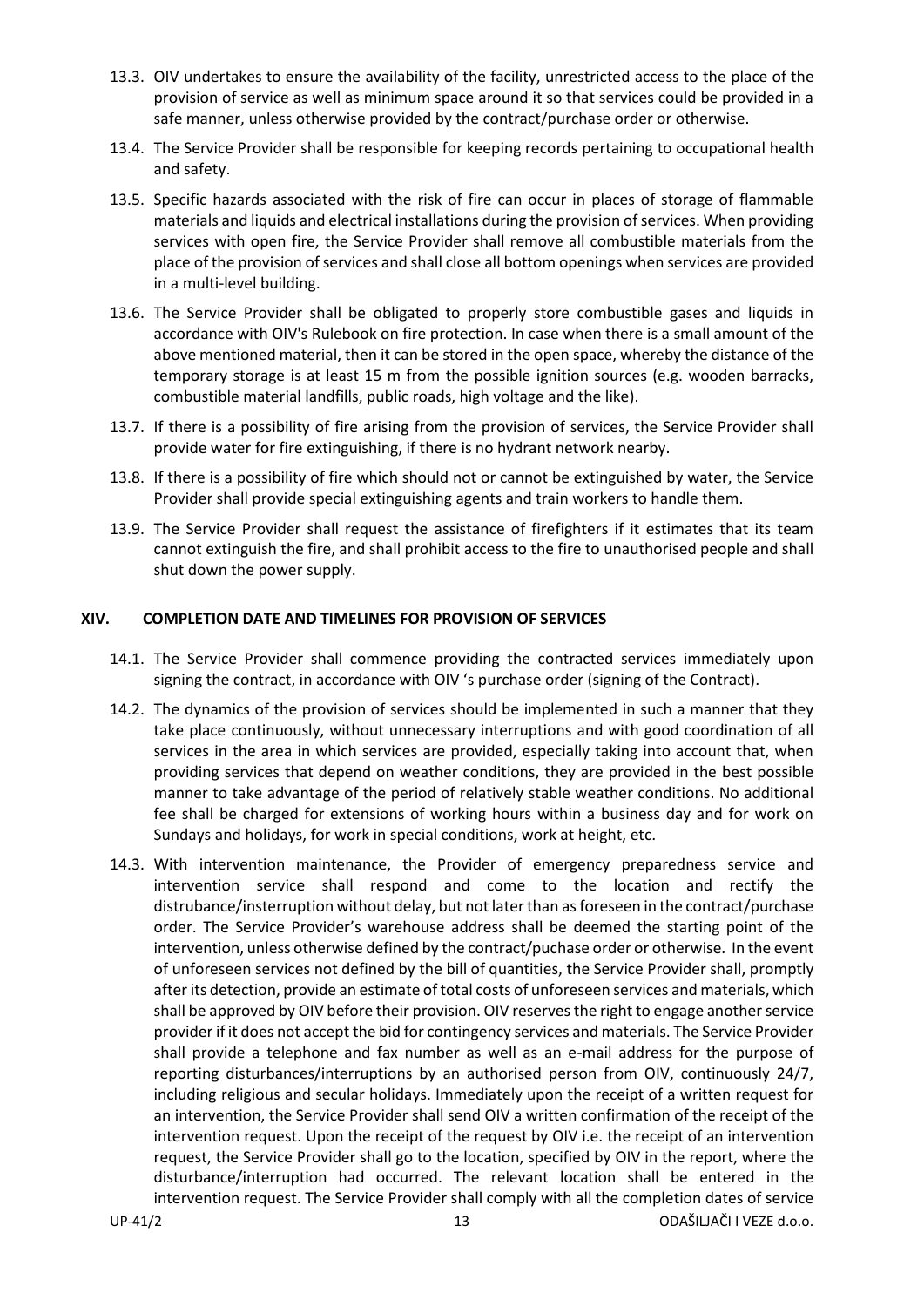execution provided by this contract. Upon the arrival to the place of the disturbance/interruption specified by OIV, the Service Provider shall bring the spare material or part thereof which is sufficient for the rectification and repair of the disturbance/interruption and shall rectify the malfunction. For the duration of the contract all accommodation costs, per diems of the Emergency Response Team and the likes hall be borne by the Service Provider. Transportation costs of the Emergency Response Team, equipment and spare material to the place of intervention shall be borne by the Service Provider, unless otherwise provided for in the contract/purchase order.

- 14.4. The Service Provider undertakes to complete and deliver all services within the completion dates provided by the contract.
- 14.5. With a successive contract, the Service Provider shall submit to OIV reports in accordance with the timelines for the provision of services for the entire duration of the provision of service.
- 14.6. Services can be contracted on the basis of a turnkey project. In this case, the Service Provider undertakes to perform the services or parts of some services not specified by the contract/purchase order in accordance with OIV standards. For the said interventions, the Service Provider shall not be entitled to any additional charges from OIV.
- 14.7. Contracted completion dates for the provision of services may be extended in the event of force majeure, pursuant to the provisions of the contract.
- 14.8. In the event the of the provision of supervision services, working hours and time spent on the construction site shall be determined and distributed in a manner that the service can be provided, i.e. adapted to the dynamics of works of the Contractor previously approved by the dynamic workplan of construction works. The Provider of Supervision Service shall inform OIV and the Contractor about planned holidays and/or illness of the supervising engineer, and in due time propose to OIV appropriate expert substitute.
- 14.9. The Service Provider shall submit in writing the request for an extension of the agreed completion date for the completion of service for any reason for OIV's authorisation within the period no longer than 2 business days since the date when it learned about the disturbance which had caused the delay. Otherwise, it shall not be entitled to extension of the completion date.

#### <span id="page-13-0"></span>**XV. CONTRACTING OF SERVICES IN PHASES**

- 15.1. If the provision of services is provided for in phases, the Service Provider undertakes to conclude and hand over all the services of a particular phase in accordance with the workplan for the provision of services, and not later then the completion date provided by this contract. Each phase shall have its own workplan for the provision of services.
- 15.2. Within a period no longer than five (5) business days from the date of conclusion of the contract or issuance of a purchase order, the Service Provider shall deliver to OIV a mutually agreed upon workplan for the provision of services of a particular phase. Thusly agreed upon workplan for the provision of services of a particular phase shall become an integral part of the contract or purchase order.
- 15.3. OIV and the Service Provider can agree upon and specify completion dates for the provision of services of a particular phase by annexes to the contract.
- 15.4. Upon the handover of each individual phase, the Service Provider undertakes to ensure OIV unobstructed use of the scope of the project.

#### <span id="page-13-1"></span>**XVI. SUPERVISION**

16.1. The Service Provider shall afford for OIV unrestricted supervision over the provision of contracted services.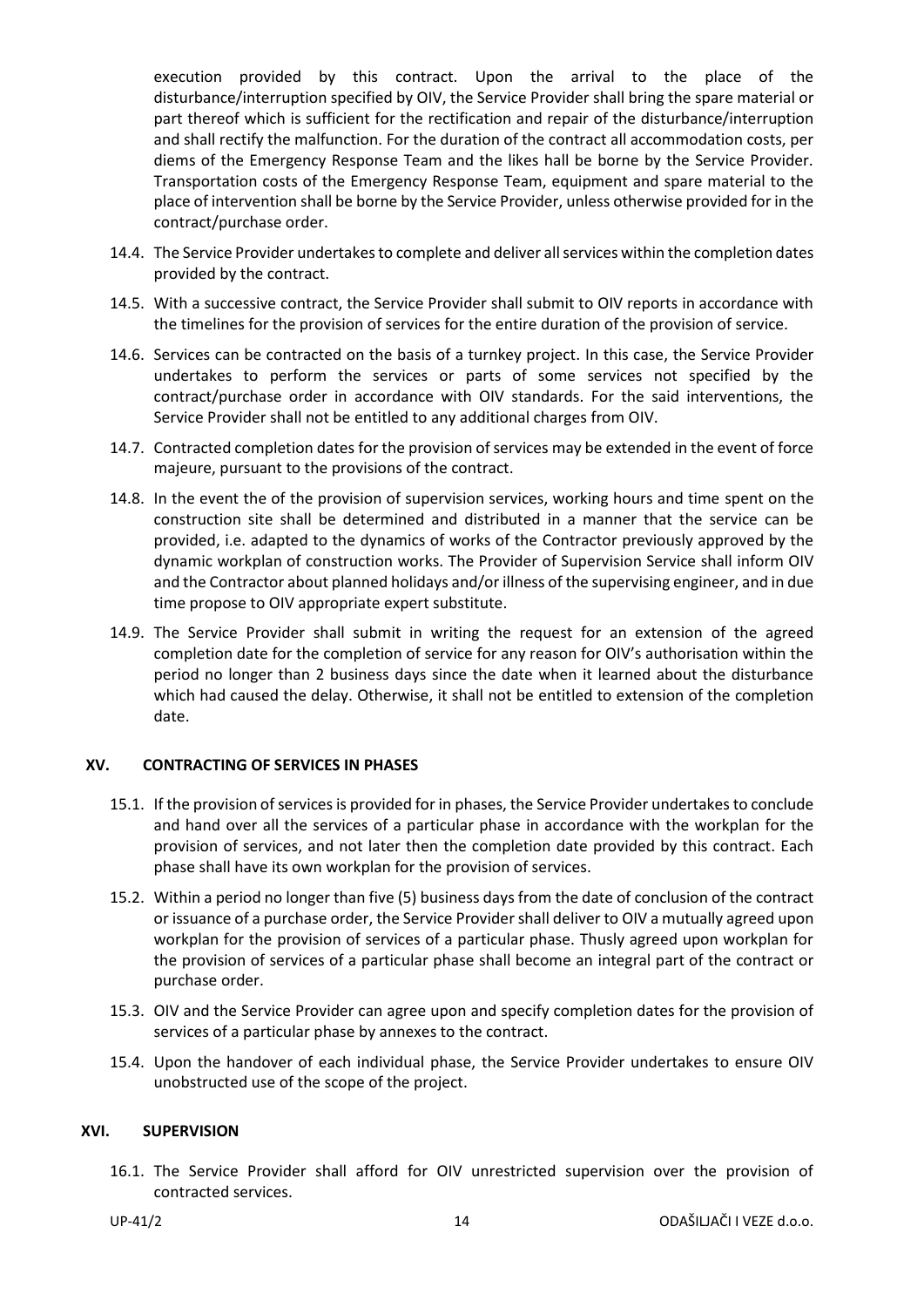16.2. When supervision services are provided by multiple Service Poviders, the Service Provider whose subject of the procurement has a higher value shall be responsible for coordination.

#### <span id="page-14-0"></span>**XVII. PARTICIPATION OF SUBCONTRACTORS**

- 17.1. The Service Provider shall not assign or transfer to a third party the rights and obligations arising from the contract, without prior written consent from OIV.
- 17.2. The Service Provider shall not be authorised to engage subcontractors without prior written consent of OIV. The Service Provider shall be obliged to ensure that OIV is not disadvantaged by contracting with a certain subcontractor.
- 17.3. In the event the subcontractor fails to fulfil contractual obligations and/or provides poor quality, the Service Provider shall be obliged to terminate the subcontractor's engagement at OIV's request.
- 17.4. The Service Provider shall issue purchase orders to subcontractors in its own name and on its own behalf.
- 17.5. The Service Provide shall bear all and any liability for activities undertaken, failure to fulfil contractual obligations and/or poor quality of fulfilment thereof by any subcontractor, worker or subcontractor's intermediary, in the same manner as if they were activities undertaken, failure to fulfil contractual obligations and/or poor quality of fulfilment thereof by the Service Provider.
- 17.6. If the Service Provider were to engage a subcontractor without prior written consent, it shall be construed as an material breach of the contract.

# <span id="page-14-1"></span>**XVIII. RISK OF ACCIDENTAL DAMAGE OR PERISH**

18.1. When the Service Provider provided the material for the provision of services, and the goods have sustained damaged or perished due to any reason before the handover to OIV, the risk shall be borne by the Service Provider and it shall be entitled neither to compensation for the provided material nor to compensation for its work.

#### <span id="page-14-2"></span>**XIX. QUALITY CONTROL AND HANDOVER OF PROVIDED SERVICES**

- 19.1. The Contracting Parties shall commence the control of provided services within the period specified in the contract/purchase order, and no later than five (5) business days after their completion. In the event of the provision of services in phases, OIV reserves the right to request for the handover of certain groups of services within a particular phase even prior to the completion of all services.
- 19.2. Final quality control of provided services shall be performed during the control of provided services. After the control of provided services, a record of services executed between authorised representatives of both contracting parties shall be compiled without delay, no later than five (5) calendar days from the date of delivery of a written notice by the Service Provider about the completion of the provision of services.
- 19.3. The Service Provider shall be liable for the control expenses if it did not enable OIV to perform the control of all provided services in due time.
- 19.4. If a particular type of service requires it, the Service Provider shall submit to OIV all the evidence and certificates of volume and quality of provided services and enable their control.
- 19.5. If a particular type of service requires it, the Service Provider shall, prior to the handover, update the attest documentation of provided services at its own expense.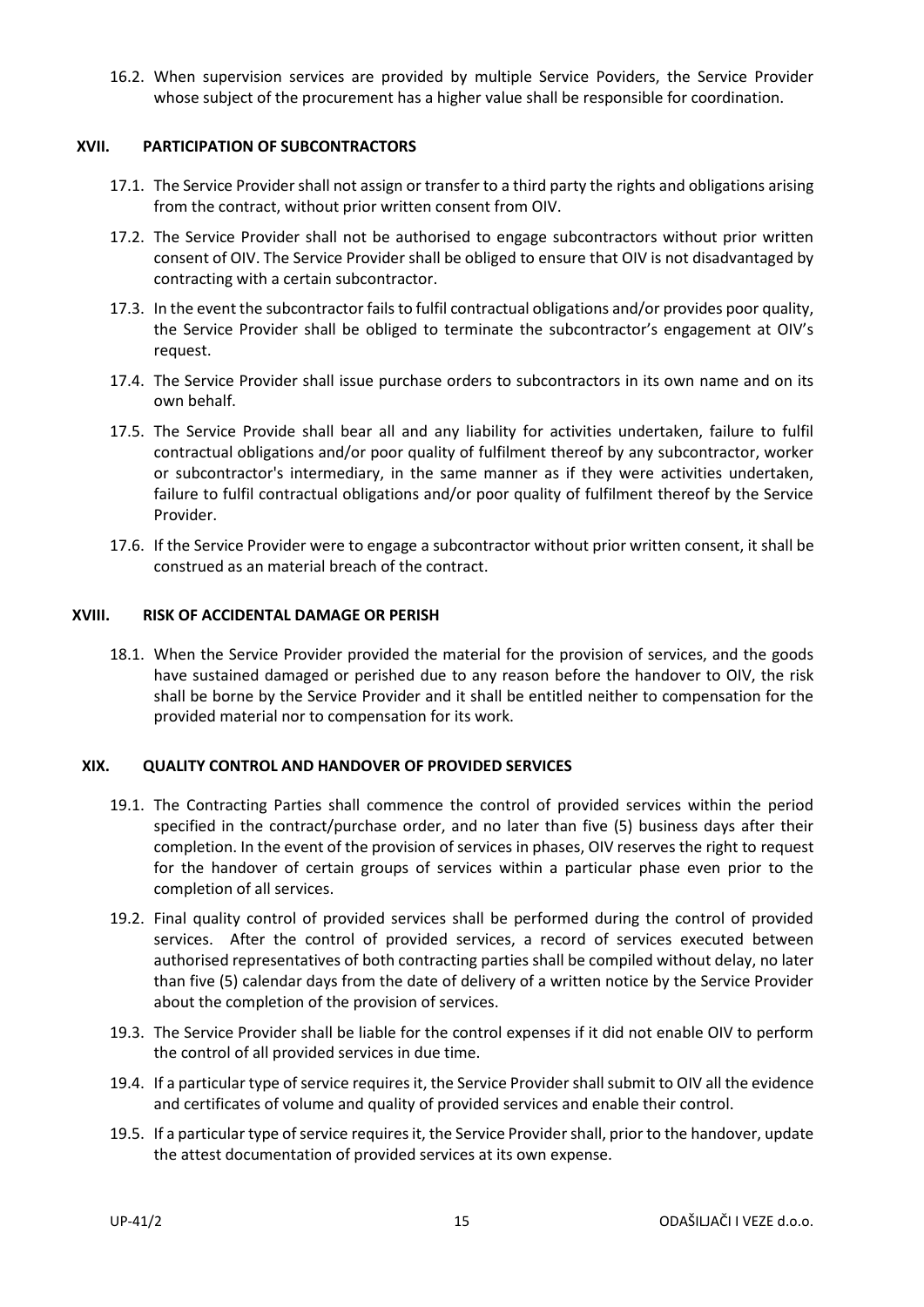- 19.6. Representatives of both contracting parties shall be present during the control of provided services.
- 19.7. The Service Provider shall, at its own expense, rectify all the defects of provided services, which shall be recorded in the minutes within the mutually agreed reasonable completion date, which may not be longer than the date specified by the record.
- 19.8. The services shall be deemed as accepted by OIV upon mutual signing of approved records of executed services. The process of handover of all executed services shall thereby be successfully completed.
- 19.9. With the intervention maintenance, emergency preparedness service and intervention service, disturbance/stoppage shall be deemed as rectified if measurements determine that there are no more irregularities and/or after if it was approved by OIV and after the record of provided services was signed. The record shall constitute an integral part of the report on the performed intervention by authorised persons of both parties. If, prior to signing of the record a defect to the performed intervention is established, the Service Provider shall rectify the defects and complete the intervention in a satisfactory manner. The Service Provider shall no later than ten (10) business days after each performed intervention, or rectification and repair of disturbances/interruptions submit to OIV a report on the performed intervention. The record of performed services and the bill of quantities of used spare material whose prices shall not be higher than the unit price from the contract, shall constitute an integral part of the report on the performed intervention. A verified report by OIV on the performed intervention shall be the basis for the issuance of a monthly bill.
- 19.10.In the event of the provision of supervision services, prior to the completion of all works of the Contractor or the entry in the site diary that works under the construction contract have been executed, the Service Provider shall perform supervision service of performed works at the construction site in the presence of representatives of the Contractor and OIV and compile and verify a record on quality control and handover of works. If the report on quality control and handover of works identifies defects and/or non-performed works, the Service Provider shall not be able to enter in the site diary that works under the contract have been performed. OIV shall give the Contractors an approved appropriate completion date for the removal of defects or completion of non-performed works. Immediately after the rectification of the defects or completion of non-performed works, a new inspection of works on the construction site shall be performed and a new record of quality control and handover of works shall be compiled, until all the works at the construction site are fully performed.
- 19.11.In case of performing several consecutive types of services and in case of commissioning a part of previously provided services, or in case when subsequent control of previously provided services is not possible, control and handover of provided services shall be partial.
- 19.12.When providing supervision services of specific types of work on the construction site which are followed by other types of works (e.g., reinforced concrete works/steel load-bearing structures, wall and floor finishes prior to laying down of final floor structure or wall claddings and floorings, reinforced concrete works/metalwork, etc.), it is necessary to perform handover of provided supervision services of previously executed works by recording and signing the site diary and measurement book of the party which had performed previous works and the party which takes over the state of performance and continues with its type of works. Thereby the party which performed the works shall hand them over in the state specified by the design and according to professional standards or other special regulations.

#### <span id="page-15-0"></span>**XX. INSURANCE AND LIABILITY FOR DAMAGES**

20.1. The Service Provider shall undertake all necessary measures to prevent the occurrence of possible material or non-material damage for OIV in the course of the provision of services, or shall compensate to OIV all the incurred damage in full and at its own expense.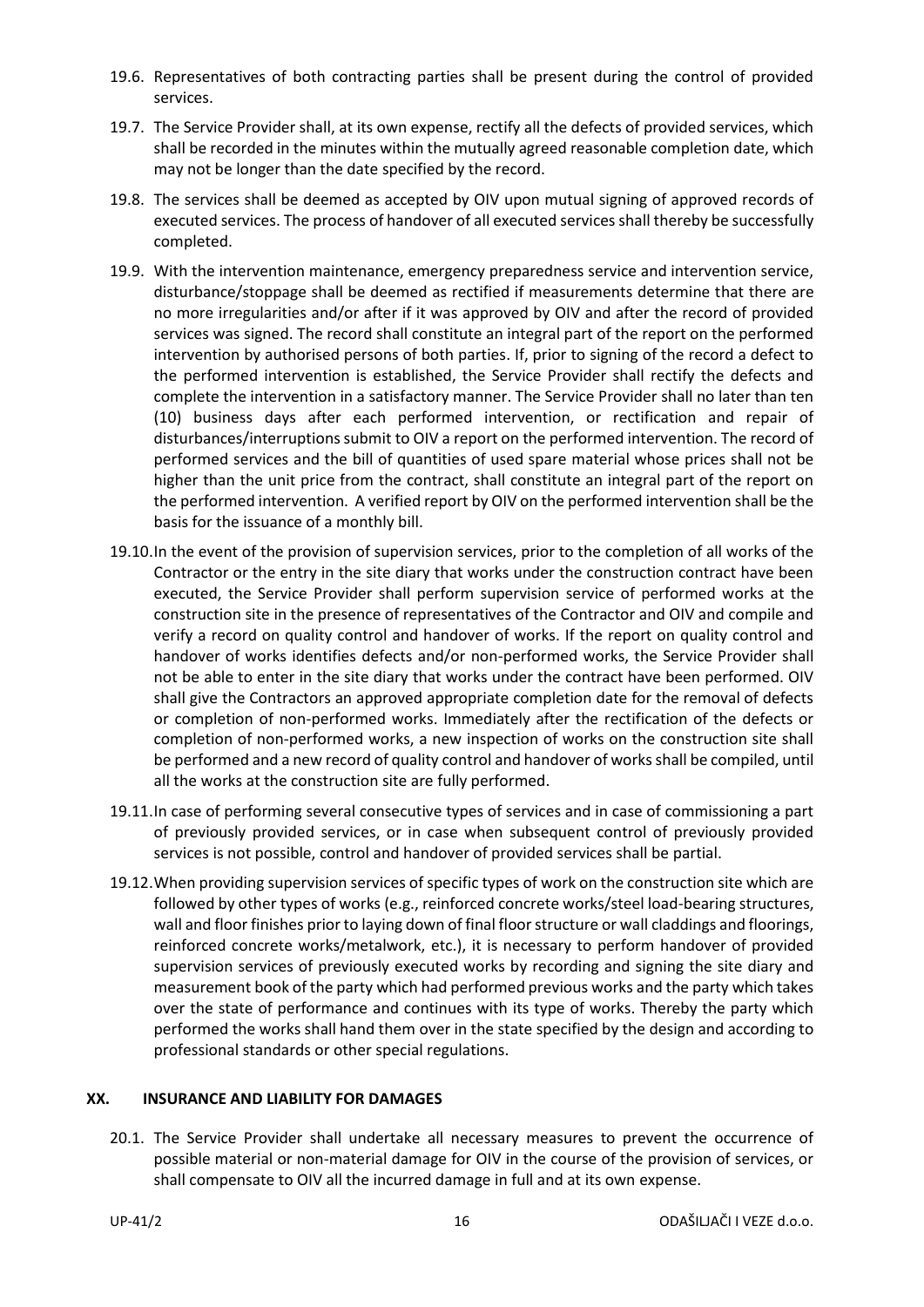- 20.2. The Service Provider shall compensate all the damage caused to OIV and/or third parties which occurred when providing services by its employees and by other equipment and by conducting contrary to professional standards and OIV's instructions.
- 20.3. For the entire duration of the provision of services under the contract/purchase order, the Service Provider shall undertake all necessary measures for security and protection of facilities, works, equipment, materials, workers, passers-by and traffic.
- 20.4. In the event of breach of contractual relationships (non-performance or faulty performance of obligations) the Service Provider shall compensate to OIV all damage, to the full amount of the damage.

# <span id="page-16-0"></span>**XXI. QUALITY OF PROVIDED SERVICES, GUARANTEE PERIOD AND SERVICING DURING GUARANTEE PERIOD AND MAINTENANCE AND SUPPORT SERVICE DURING GUARANTEE PERIOD**

- 21.1. The Service Provider shall provide services professionally and properly, with its material and equipment, in the manner and within the completion date specified by the contract/purchase order, in accordance with approved regulations, professional standards, technical and Croatian standards and due professional care
- 21.2. If the Service Provider does not provide services in the manner and within the completion dates specified by the contract, regulations and professional standards, technical regulations and Croatian standards, as well as other relevant applicable regulations and professional rules, OIV shall be entitled to demand the suspension of further provision of services and require rectification of defects or continuation of the provision of services in accordance with the contract/purchase order.
- 21.3. If the Service Provider fails to comply with OIV's request described in the foregoing paragraph no later than five (5) business days upon the receipt of the request, OIV shall be entitled to terminate the contract by a written notification with immediate effect and request compensation of incurred damage. In the event of multiple untimely or unprofessional performance of services, OIV reserves the right to terminate the contract, and shall be entitled to compensation.
- 21.4. If a guarantee period is provided for a particular type of service, the Service Provider shall, within the guarantee period, respond to OIV's request without delay, within 8 (eight) days the latest, and rectify defects within a reasonable period of time. Otherwise, OIV shall be entitled to rectify defects at the expense of the Service Provider which the Service Provider shall pay within thirty (30) calendar days.
- 21.5. Within a month of their detection, OIV can invoke latent defects which could not have been detected by an ordinary inspection, unless otherwise defined by the contract/purchase order or otherwise.
- 21.6. If any irregularities in provided services are identified during the guarantee period, the Service Provider shall, without delay or within the completion date defined by the contract, entirely at its own expense rectify all identified deficiencies.
- 21.7. The Service Provider shall, within the guarantee period, provide and deliver parts necessary to repair the malfunction or rectify defects or replace installed equipment, without delay and no later than 48 (forty-eight) hours of the receipt of OIV's request for repair, unless otherwise defined by the contract/puchase order or otherwise. The guarantee period shall be extended for the duration for malfunction repair.
- 21.8. During the guarantee period, proactive third level 24 hour support (support of equipment manufacturers) shall be guaranteed to OIV. Parameters of the quality and support regime (SLA) shall be regulated by the contract/purchase order.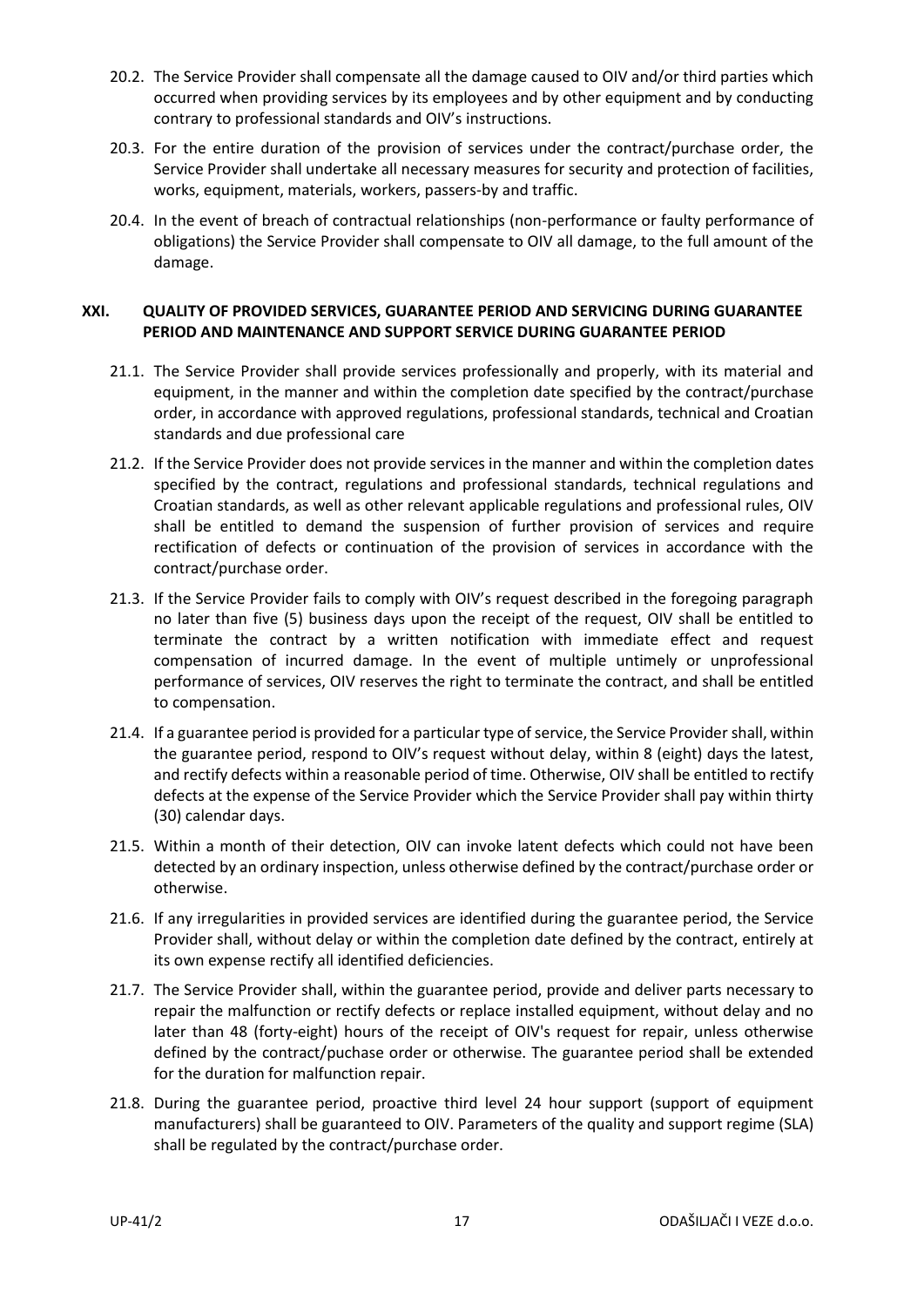- 21.9. The Service Provider shall not charge for the used spare parts, equipment, materials and programs which have become defective during the guarantee period due to poor quality of production, or quality of materials, poor construction, as well as for a failure in production.
- 21.10.The Service Provider shall bear all the expenses of servicing covered by the guarantee period, including the costs of transport and insurance, as well as the costs of representatives of the Service Provider.
- 21.11.Maintenance and support service during the guarantee period, unless otherwise provided by the contract/purchase order, shall include:
	- 21.11.1. replacement of parts (hardware) according to manufacturer's standards which include expected time of availability of the substitute product at OIV's location (provided by the contract/purchase order or otherwise) within the next business day or no longer than 3 days
	- 21.11.2. supply of new versions of software (software releases/updates)
	- 21.11.3. full 24/7 access to the producer's knowledge base
	- 21.11.4. 8/5 possibility to escalate problems to the manufacturer' technical centre.
- 21.12.Immediately upon the receipt of a written malfunction report, the Service Provider shall send to OIV a written confirmation of the receipt of the report.
- 21.13.The Service Provider shall afford for OIV unrestricted expert supervision over the provision of the contracted service.
- 21.14.Exceptionally, OIV may specify a different beginning date and length of the guarantee period, which shall be specified in procurement documentation and/or contract.
- 21.15.The beginning date and the length of the guarantee period as well as other relevant provisions related to guarantees shall be specified in the contract or otherwise.

#### <span id="page-17-0"></span>**XXII. CONTRACTUAL PENALTY**

- <span id="page-17-1"></span>22.1. Where the Service Provider fails to perform any obligations under the contract/purchase order in a timely manner, the Service Provider undertakes to pay for each day of delay an amount of 0.5 % (zero point five percent) of the total contracted price and the total contractual penalty shall not exceed 10 % (ten percent)e, unless otherwise provided in the contract/purchase order or otherwise.
- 22.2. Payment of contractual penalty shall not release the Service Provider from the obligation to meet its contractual obligations.
- 22.3. Where, as a result of the delay of the Service Provider in performance of contractual obligations, OIV suffers damage exceeding the amount of the highest liquidated damages, OIV shall be entitled to indemnities beyond the amount of liquidated damages, covering the full amount of the damage incurred.
- 22.4. In the event of the delay of the Service Provider in performance of any obligation under the contract purchase order of more than 30 (thirty) calendar days after specified completion dates under the contract/purchase order, OIV shall, in addition to liquidated damages and indemnities, have the right to terminate the contract with immediate effect.
- 22.5. Given the specificity of the provision of service, the level of liquidated damages and the method of their calculation as well as the definition of the maximum amount of liquidated damages can be determined in another appropriate way by the PD, contract/purchase order.
- 22.6. The Service Provider shall pay contractual penalty within a period of 10 (ten) days from the date on which an invoice is issued. Otherwise, OIV shall charge the amount of contractual penalty from the existing bid securities.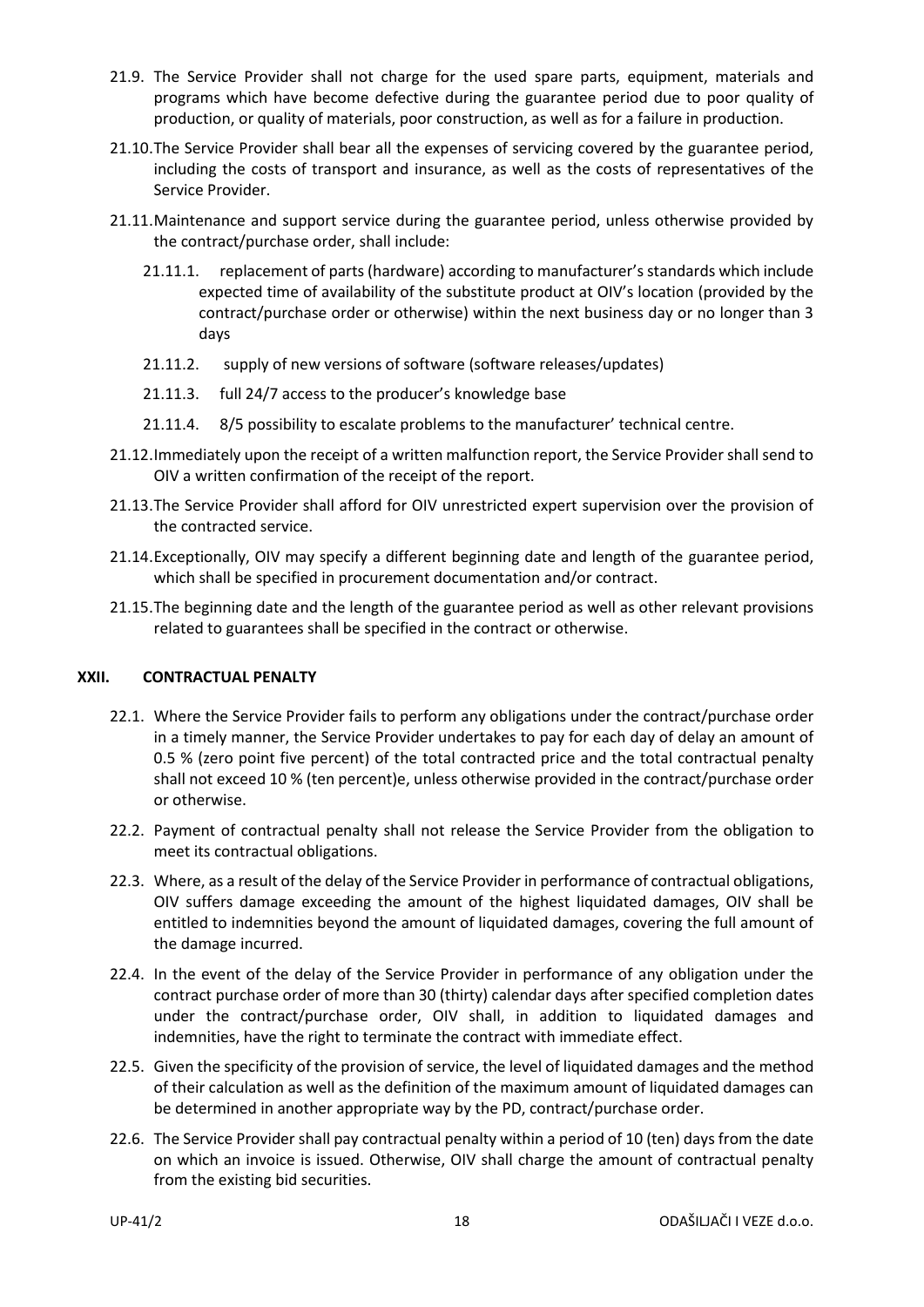#### <span id="page-18-0"></span>**XXIII. GUARANTEE FOR RECOVERY OF ADVANCE PAYMENT**

- 23.1. As a rule, OIV shall not make advance payments, unless it so specifies in PD or in extraordinary situations when it is so specified in the contract.
- 23.2. Where advance payments are made, the Service Provider shall provide advance recovery guarantee in the amount of the contracted advance.
- 23.3. In lieu of the advanced recovery guarantee, the Service Provider may guarantee with a cash deposit in the amount equal to the stipulated advanced recovery guarantee.
- 23.4. If the Service Provider is required to extend the existing advanced recovery guarantee or required to submit a new advance recovery guarantee, it shall be obliged to extend the guarantee or provide a new advance recovery guarantee within a period of not less than 15 calendar days before the existing advance recovery guarantee expires. Otherwise, 0IV shall retain the right to charge the existing bid securities.
- 23.5. Delivery time, amount, form, repayment and other relevant provisions related to advance recovery guarantee shall be specified in the contract/purchase order or otherwise.

#### <span id="page-18-1"></span>**XXIV. PERFORMANCE GUARANTEE**

- 24.1. For the breach of any contractual obligations, the Service Provider shall provide a performance guarantee for a contract, or for a framework agreement when performance is stipulated therein, or for a contract based on the underlying framework agreement when no performance obligation is specified in the framework agreement.
- 24.2. OIV shall charge the amount of contractual penalty from the performance guarantee. The Service Provider undertakes to ensure that the performance guarantee provides the possibility of charging contractual penalty as specified in this Article.
- 24.3. Where a framework agreement is concluded, a performance guarantee shall specify a percentage for the maximum contracted price, which shall not be binding for OIV, unless otherwise stipulated by the contract/purchase order or otherwise.
- 24.4. In lieu of the performance guarantee, the Service Provider may guarantee its contract performance with a cash deposit in the amount equal to the stipulated performance guarantee.
- 24.5. In the event of a joint venture (joint bid) by several business entities, the performance guarantee shall be addressed jointly to all members of the joint venture, and not exclusively to one member, and it shall specify that it pertains to a joint venture or each member may submit a performance guarantee severally for their part of the guarantee. In such case, the cumulative amount of the submitted guarantees shall equal the total amount of the performance guarantee as required. In the event of a joint venture by several business entities, one member can make the cash deposits for all members jointly or each member can make a cash deposit severally for their share of the bid security. In such case, the cumulative amount of the cash deposits shall equal the total amount of the the bid security as required.
- 24.6. Unless otherwise specified by the contract/purchase order or otherwise, when concluding annexes that might result in an increase of the contracted price, the Service Provider shall submit a new guarantee issued in proportional increased amount so that it shall amount to 10% (ten percent) of the new total contract value with annexes or it shall provide a guarantee for the difference in the amount. In the event the contract is extended, the Service Provider shall extend the performance guarantee validity, unless otherwise specified in the contract/purchase order or otherwise.
- 24.7. If the Service Provider is required to extend the existing performance guarantee or required to submit a new performance guarantee, it shall be obliged to extend the guarantee or provide a new advance recovery guarantee within a period of not less than 15 calendar days before the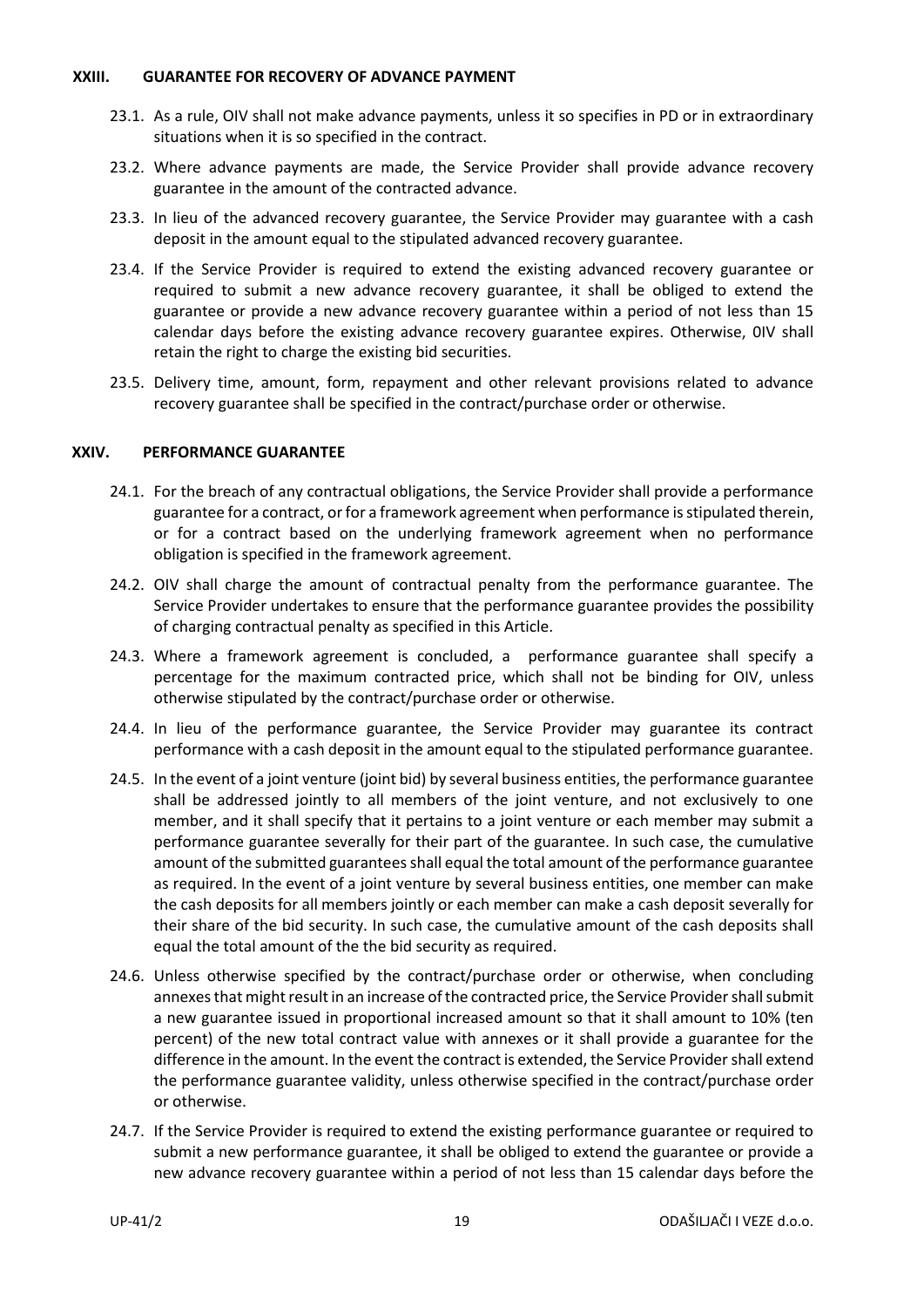existing advance recovery guarantee expires. Otherwise, 0IV shall retain the right to charge the existing bid securities.

24.8. The type and amount of performance guarantee, consequences in the event that OIV is forced to use performance guarantee, the return of the guarantee to the Service Provider, the possibility for OIV to use the guarantee, obligation to provide a new guarantee in case of guarantee period extension, consequences for failing to provide a guarantee and other relevant provisions concerning performance guarantee shall be regulated in the contract/purchase order or otherwise.

#### <span id="page-19-0"></span>**XXV. INSURANCE CLAUSE**

- 25.1. When provided for by PD, contract/purchase order or otherwise, OIV shall from the Provider of Supervision Services require guarantees of authorised engineers for professional liability insurance when providing supervision services.
- 25.2. Types of required policies, conditions of insurance, insured risks, scope of risk, policy value, policy duration and other detailed provisions shall be defined by the PD, contract/purchase order or otherwise.

# <span id="page-19-1"></span>**XXVI. GUARANTEE FOR DEFECT LIABILITY PERIOD**

- 26.1. OIV may request from the Service Provider a guarantee for defect liability period. A guarantee for defect liability period shall be valid in cases where the Service Provider fails to fulfil the obligation to rectify potential defects which may occur within the guarantee period.
- 26.2. In lieu of the defect liability guarantee period, the Service Provider may guarantee its contract performance with a cash deposit in the amount equal to the stipulated defect liability guarantee.
- 26.3. In the event of a joint venture (joint bid) by several business entities, the defect liability guarantee shall be addressed jointly to all members of the joint venture, and not exclusively to one member, and it shall specify that it pertains to a joint venture or each member may submit a defect liability guarantee severally for their part of the guarantee. In such case, the cumulative amount of the submitted guarantees shall equal the total amount of the defect liability guarantee as required. In the event of a joint venture by several business entities, one member can make the cash deposits for all members jointly or each member can make a cash deposit severally for their share of the defect liability guarantee. In such case, the cumulative amount of the cash deposits shall equal the total amount of the the defect liability guarantee as required.
- 26.4. If the counterparty is required to extend the existing defect liability guarantee or required to submit a new defect liability guarantee, it shall be obliged to extend the guarantee or provide a new defect liability guarantee within a period of not less than 15 calendar days before the existing defect liability guarantee expires. Otherwise, 0IV shall retain the right to charge the existing bid securities.
- 26.5. Upon expiration of the warranty period, OIV shall return the defect liability guarantee to the counterparty on condition that the Service Provider has fulfilled all obligations arising from the warranty period.
- 26.6. The type of defect liability guarantee, guarantee amount, defect liability period, consequences in the event that OIV is forced to enforce the guarantee, return of the guarantee to the Service Provider, the possibility for OIV to use the guarantee, obligation to provide a new guarantee in the case of guarantee period extension, consequences for failing to provide a guarantee and other relevant provisions concerning defect liability period shall be regulated in the contract/purchase order or otherwise.
- 26.7. If for objective reasons, the Service Provide is unable to permanently rectify the damage caused by provided service within 48 hours, with the prior written consent of OIV, the Service Provide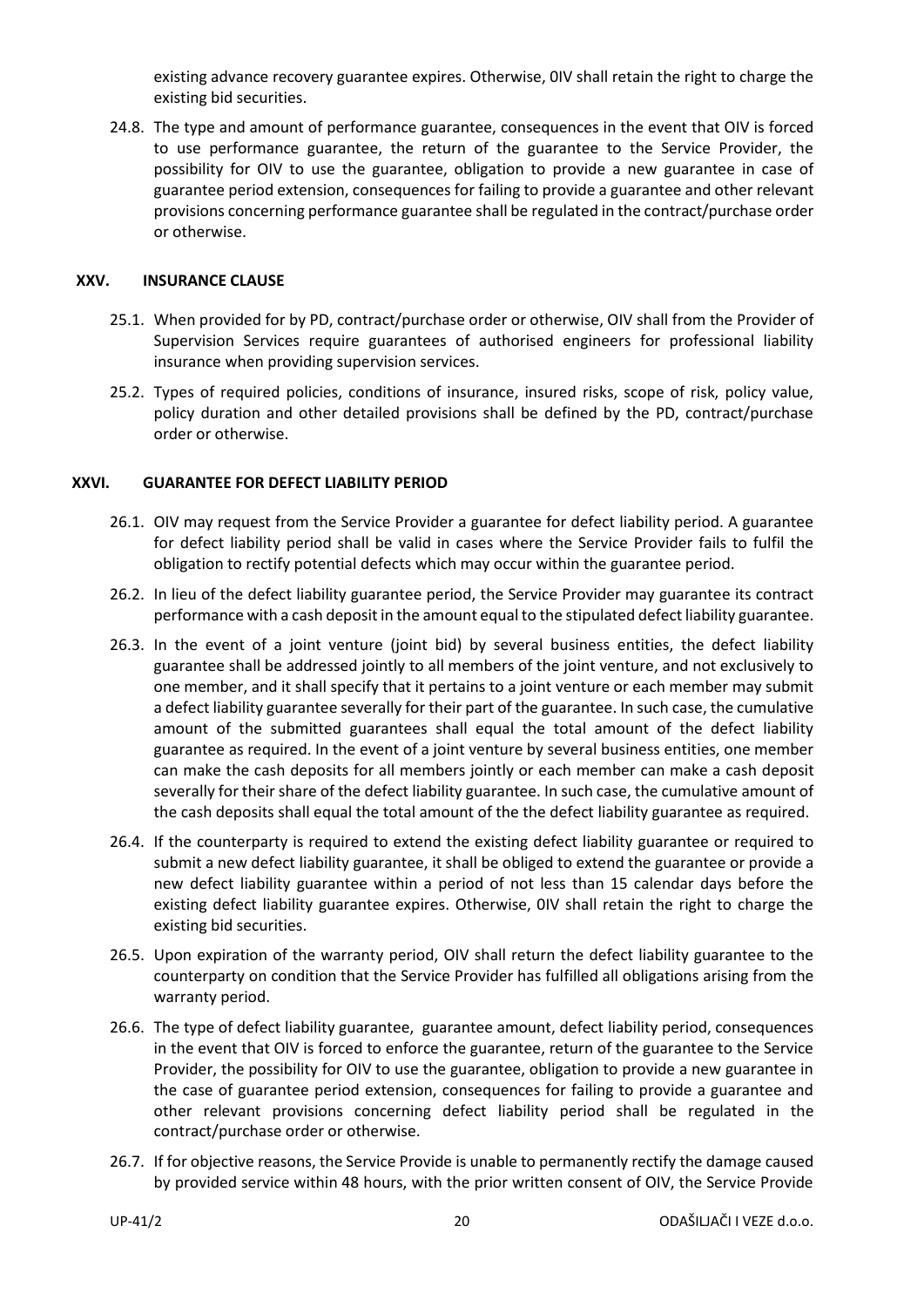agrees to carry out temporary remediation no later than 48 hours from the receipt of the request in order to prevent greater damage of OIV's assets.

#### <span id="page-20-0"></span>**XXVII. INTELLECTUAL PROPERTY**

- 27.1. In the event of procurement of service protected by laws and subordinate legislation regulating industrial property rights, the Service Provider shall for OIV ensure the level of usage of industrial property rights which is necessary for the purpose for which OIV procures the service, unless otherwise specified by the PD, contract or otherwise.
- 27.2. In the event of procurement of service protected by laws and subordinate legislation regulating copyright and related rights, the Service Provider shall, in favour of OIV, establish the perpetual copyright of the works, including the reproduction and adaptation right, unless otherwise specified by the PD, contract or otherwise.
- 27.3. The fee for the use of intellectual property (industrial property and copyright and related rights) by the Service Provider shall be included in the price.
- 27.4. Other relevant provisions pertaining to intellectual property shall be regulated in the contract, purchase order or otherwise.

# <span id="page-20-1"></span>**XXVIII. ENERGY EFFICIENCY AND ENVIRONMENTAL ACCEPTABILITY**

- 28.1. When procuring services which have or might have an impact on significant energy use or different environmental impacts, when applicable, technical specifications for procurement and bid selection criteria shall include requirements on energy efficiency and environmental acceptability, and bid evaluation process shall take into consideration energy efficiency and environmental acceptability, all in line with PD.
- 28.2. When applicable, OIV shall, as a rule, apply the following criteria to assess energy use, consumption and efficiency during planned or expected operational useful life of a product, equipment and service, which are expected to have significant impact on energy efficiency: energy consumption, energy cost, required number of units per year, costs of annual maintenance and repair, expected lifespan and disposal costs.
- 28.3. In order to safeguard natural environment, and where applicable, OIV shall generally apply the following criteria for environmental assessment: release or leakage of substances and mixtures that may pose threat to environment and/or release of heat, noise, vibration from stationary or diffuse sources into air and soil as well as light pollution with excessive lighting intensity from a single source to the environment.
- 28.4. The provisions of the aforementioned articles shall apply to the procurement of services including packaging in which the goods/equipment were delivered.
- 28.5. Technical specifications for energy supply shall, as a rule, contain requirements ensuring efficient energy use, for example, requirements for energy quality, energy availability, environmental impact and similar. If necessary, specifications proposed by an energy supplier may be used.

#### <span id="page-20-2"></span>**XXIX. FORCE MAJEURE**

29.1. The Contracting Parties shall not be liable for non-performance of any obligation if such nonperformance is a result of force majeure event - an event beyond the control of the Contracting Parties and not a consequence of their own will, which directly impacts performance of contractual obligations and is not a result of negligence, which could not have been anticipated or avoided, provided that the Party affected by force majeure event has notified the other party thereof.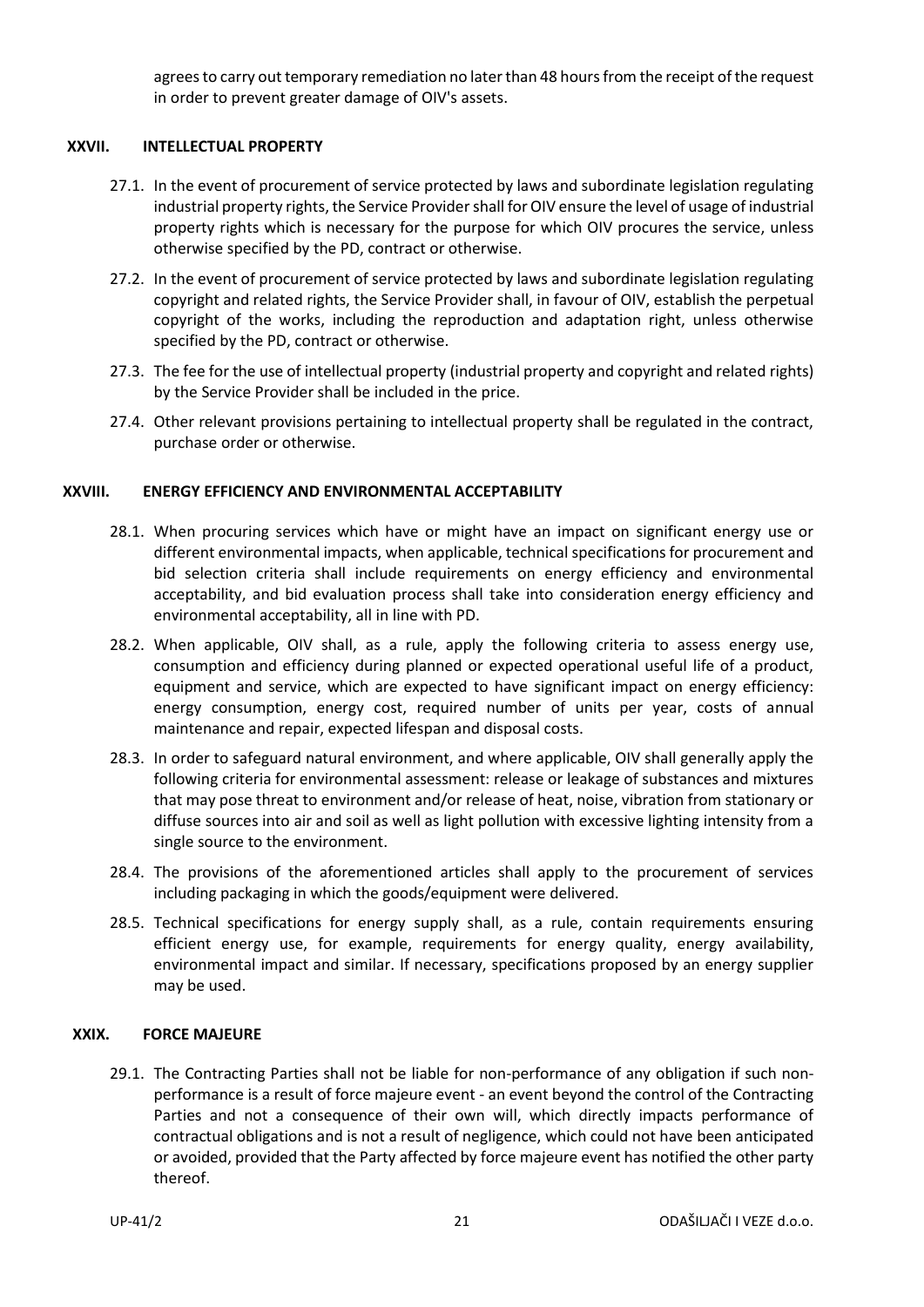- 29.2. Force majeure shall include, but shall not be limited to, natural disasters, war, strike, embargo, restrictions.
- 29.3. In the event of force majeure, the affected Party shall do everything possible to fulfil its obligations.
- 29.4. The Contracting Party affected by force majeure event shall forthwith notify the other Party, in writing, thereof, it shall provide evidence for force majeure event and specify which obligations it is not able to meet as a result of force majeure event. In the event of force majeure, the causes of which last longer than 30 (thirty) days, OIV shall reserve the right to terminate the Contract by way of written notice and with immediate effect.

# <span id="page-21-0"></span>**XXX. CONFIDENTIALITY**

- 30.1. Any confidential business information, business secret or data provided by one Contracting Party to the other Contracting Party or any information disclosed by Contracting Parties or by any other person on their behalf and in relation to the contract or any provision therein or any information obtained during the contract performance shall be confidential. The Contracting Parties shall not disclose any information concerning the content of the contract, without a prior written consent of the other Party. In addition, the Contracting Parties cannot prevent each other from disclosing any such information when doing so is requested by relevant authorities, when this is necessary in judicial procedure or if so prescribed by law.
- 30.2. The Contracting Parties shall be responsible for the conduct of their employees, for those who have any legal relation for the purpose of the contract, for their suppliers or those acting on their behalf on any legal grounds, including confidentiality herein, as if they performed those activities themselves.

#### <span id="page-21-1"></span>**XXXI. PROTECTION OF PERSONAL DATA**

- 31.1. The Service Provider shall process personal data, collected in the course of performing its contractual obligations, in line with Regulation 2016/679 of the European Parliament and of the Council of 27 April 2016 on the protection of natural persons with regard to the processing of personal data and on the free movement of such data, and repealing Directive 95/46/EC (General Data Protection Regulation), the Act on the Implementation of the General Data Protection Regulation (OG 42/2018) or other national regulation based on this Regulation, applying adequate technical and security measures designed to prevent unauthorised access, abuse, disclosure, loss or destruction.
- 31.2. The Service Provider guarantees that all personal data obtained during the performance of the contract shall be kept secret and used exclusively for the purpose of fulfilling the contractual obligations. The Service Provider shall further ensure that access to personal data is restricted only to employees who participate in the performance of the Contract and these employees shall maintain confidentiality of these data prior to access, processing and subsequent permanent deletion upon contract termination.

#### <span id="page-21-2"></span>**XXXII. INFORMATION SECURITY**

32.1. The Service provider guarantees compliance with the safety instructions set forth in ISMS-ZAP-009 Information Security Requirements for Suppliers, Vendors and Business partners, published on OIV's website.

#### <span id="page-21-3"></span>**XXXIII. COMMUNICATION**

33.1. Communication or any other exchange of information between OIV and the Service Provider may be done via post, electronically, by fax or through a combination of these means, as per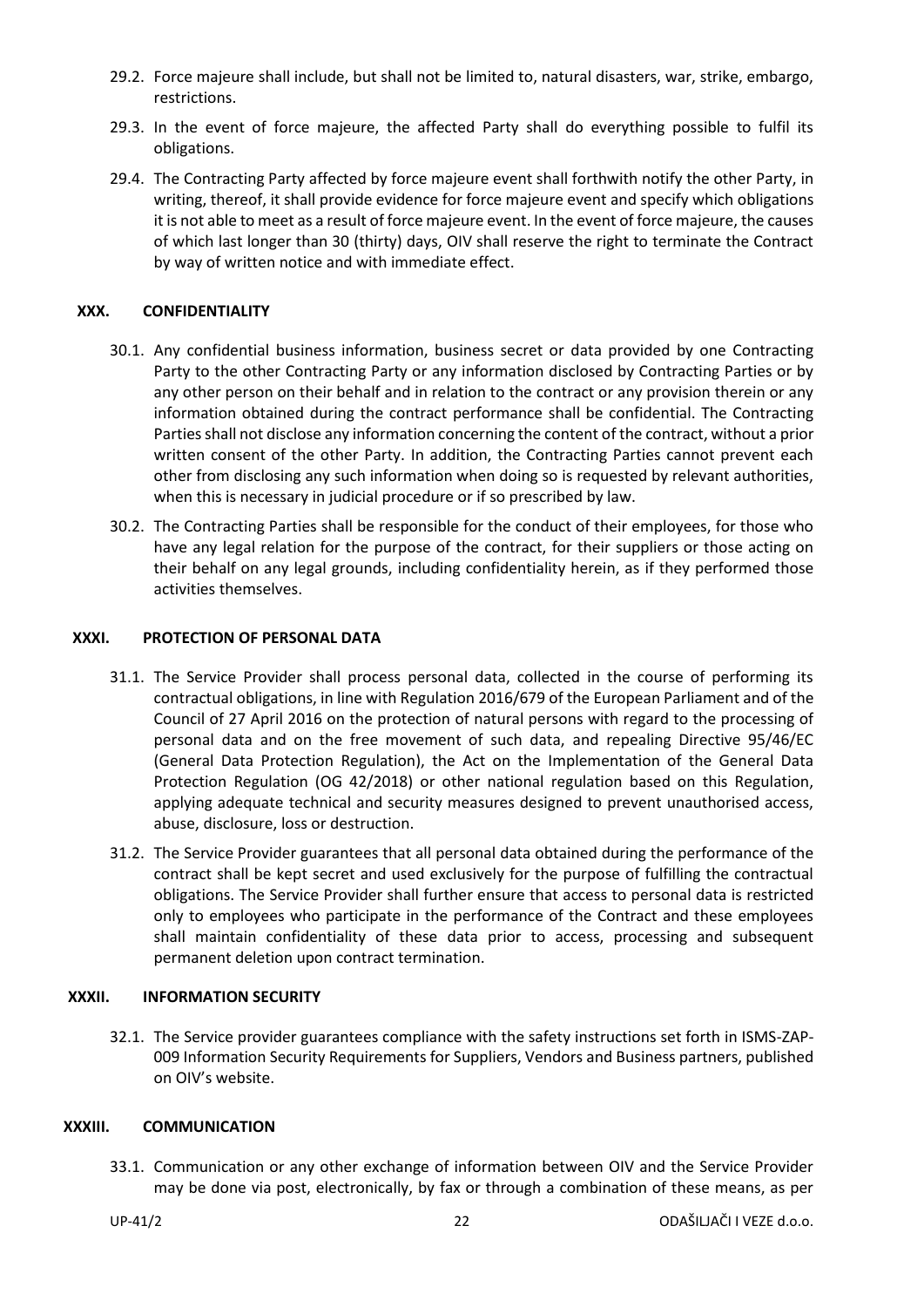OIV's choice. Communication between OIV and the counterparty shall be verifiable regardless of the chosen means of communication. Selected means of communication are to be generally available and are not to lead to discrimination. Electronic means of communication must not have discriminatory technical features and must be compatible with generally available IT technology products. Communication that is not recorded in writing shall have no legal effect.

33.2. Information on contact persons shall be provided in the sections for the receipt of notifications, which are attached to contracts and are an integral part thereof. Where a contact person has been changed, the Contracting Parties shall inform each other thereof within the shortest possible period via usual means of communication, in which case, an appendix to contracts shall not be required.

#### <span id="page-22-0"></span>**XXXIV. TERMINATION OF CONTRACT**

- 34.1. In the event of failure of the Service Provider to meet completion dates, non-performance or faulty performance of obligations, which have a significant impact on contract performance, OIV can unilaterally terminate the contract and shall be entitled to indemnities, covering the full amount of damage incurred Indemnity shall include compensation for loss of profit.
- 34.2. If contractual penalty reaches the total amount pursuant to Article [22.1.](#page-17-1) OIV reserves the right to terminate the contract with immediate effect.

# <span id="page-22-1"></span>**XXXV. AMENDMENTS TO THE CONTRACT**

- 35.1. Amendments to the contract shall have legal force only if such amendments are made in writing and duly signed by authorised representatives of both Contracting Parties.
- 35.2. Any verbal agreements or any statements made by representatives of the Contracting Parties shall not have any legal effect and shall not be binding for any Contracting Party.

#### <span id="page-22-2"></span>**XXXVI. DISPUTE RESOLUTION**

36.1. Any disputes shall be settled amicably by the Contracting Parties. Where disputes cannot be resolved by negotiation, the Contracting Parties shall, where appropriate, resort to mediation to resolve the dispute and refer the matter to the Mediation Centre at the Croatian Chamber of Economy in accordance with relevant mediation rules. If the settlement of disputes by negotiation, mediation or conciliation may not be resolved, the competent court in Zagreb shall have jurisdiction.

#### <span id="page-22-3"></span>**XXXVII. BILINGUAL CONTRACT/PURCHASE ORDER**

<span id="page-22-4"></span>37.1. Where the contract/purchase order is made in Croatian and English languages, in case of any divergence of interpretation, the English text shall prevail.

#### **XXXVIII. FINAL PROVISIONS**

- 38.1. Matters not regulated by provisions herein, by contract/purchase order or otherwise, shall be subject to legal provisions and relevant regulations of the Republic of Croatia.
- 38.2. These GTC shall come into force on the date of their publication on OIV's website www.oiv.hr. OIV shall retain the right to update these GTC at any time and publish the updates on the website. The Bidder undertakes the responsibility to stay informed of any and all possible updates to these GTC published on OIV's website.